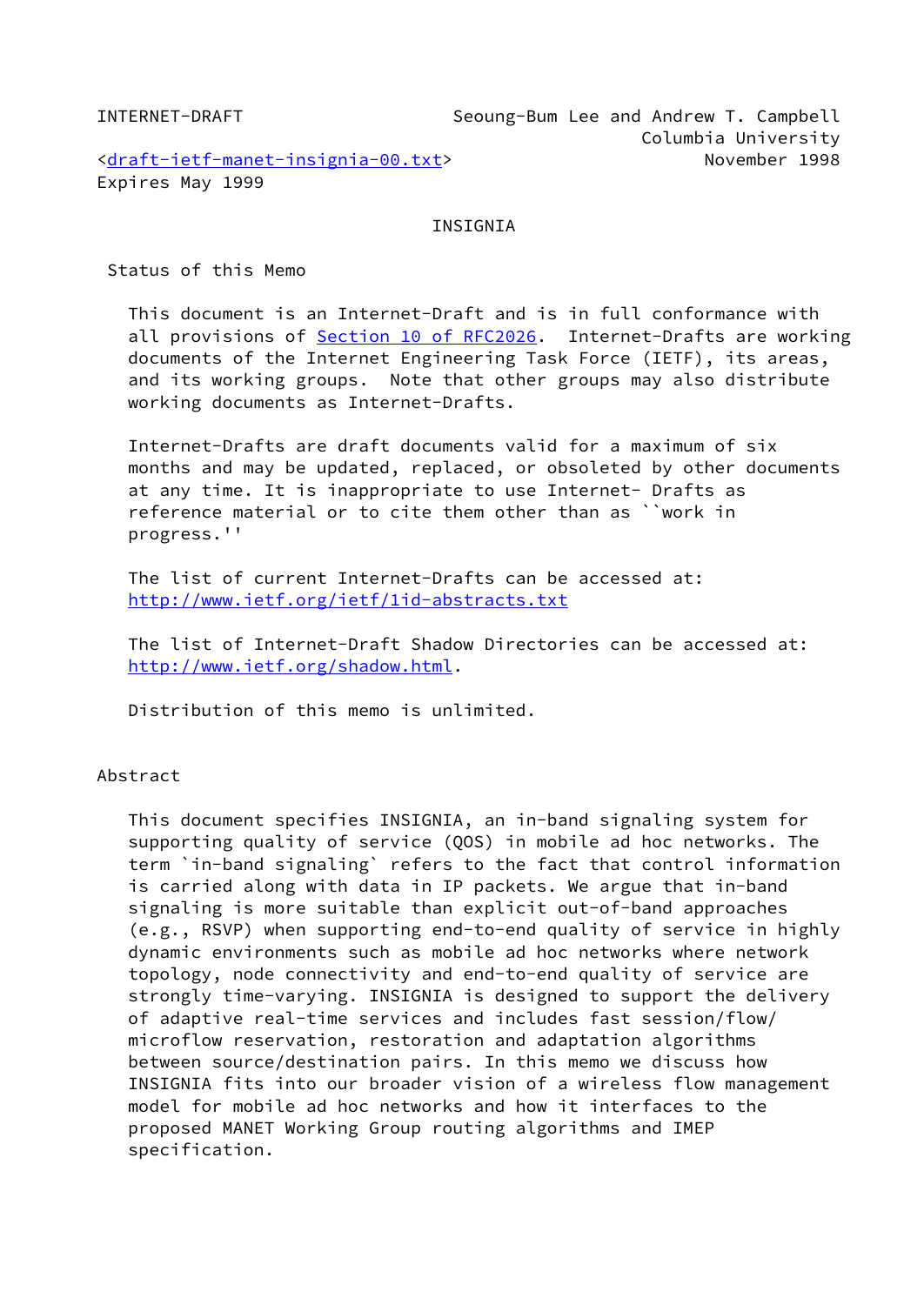# Lee and Campbell **Expires May 1999** [Page 1]

<span id="page-1-0"></span>INTERNET DRAFT **INSIGNIA** INSIGNIA November, 1998

# Table of Contents

| $\perp$ .        |                                                              | $\overline{2}$ |
|------------------|--------------------------------------------------------------|----------------|
|                  | 1.1                                                          | $\overline{3}$ |
|                  | 1.2                                                          | $\overline{5}$ |
| 2.               | A WIRELESS FOW MANAGEMENT MODEL FOR MOBILE AD HOC NETWORKING | $\overline{5}$ |
|                  | PACKET FORWARDING MODULE<br>2.1                              | $\overline{1}$ |
|                  | 2.2                                                          | $\overline{1}$ |
|                  | 2.3                                                          | $\overline{1}$ |
|                  | ADMISSION CONTROL MODULE<br>2.4                              | $\overline{1}$ |
|                  | PACKET SCHEDULING MODULE<br>2.5                              | 8              |
|                  | MEDIUM ACCESS CONTROLLER MODULE<br>2.6                       | 8              |
| 3.               |                                                              | 8              |
|                  | 3.1                                                          | 8              |
|                  | 3.2                                                          | 9              |
|                  | 3.3                                                          |                |
|                  | 3.4                                                          |                |
|                  | 3.5                                                          |                |
|                  | 3.6                                                          |                |
|                  |                                                              |                |
| 4.               |                                                              |                |
|                  | 4.1                                                          |                |
|                  | 4.2                                                          |                |
|                  | 4.3                                                          |                |
|                  | 4.4                                                          |                |
|                  | 4.5                                                          |                |
| $\overline{5}$ . |                                                              |                |
|                  |                                                              |                |
| 6.               |                                                              |                |
| 7.               |                                                              |                |
| 8.               |                                                              |                |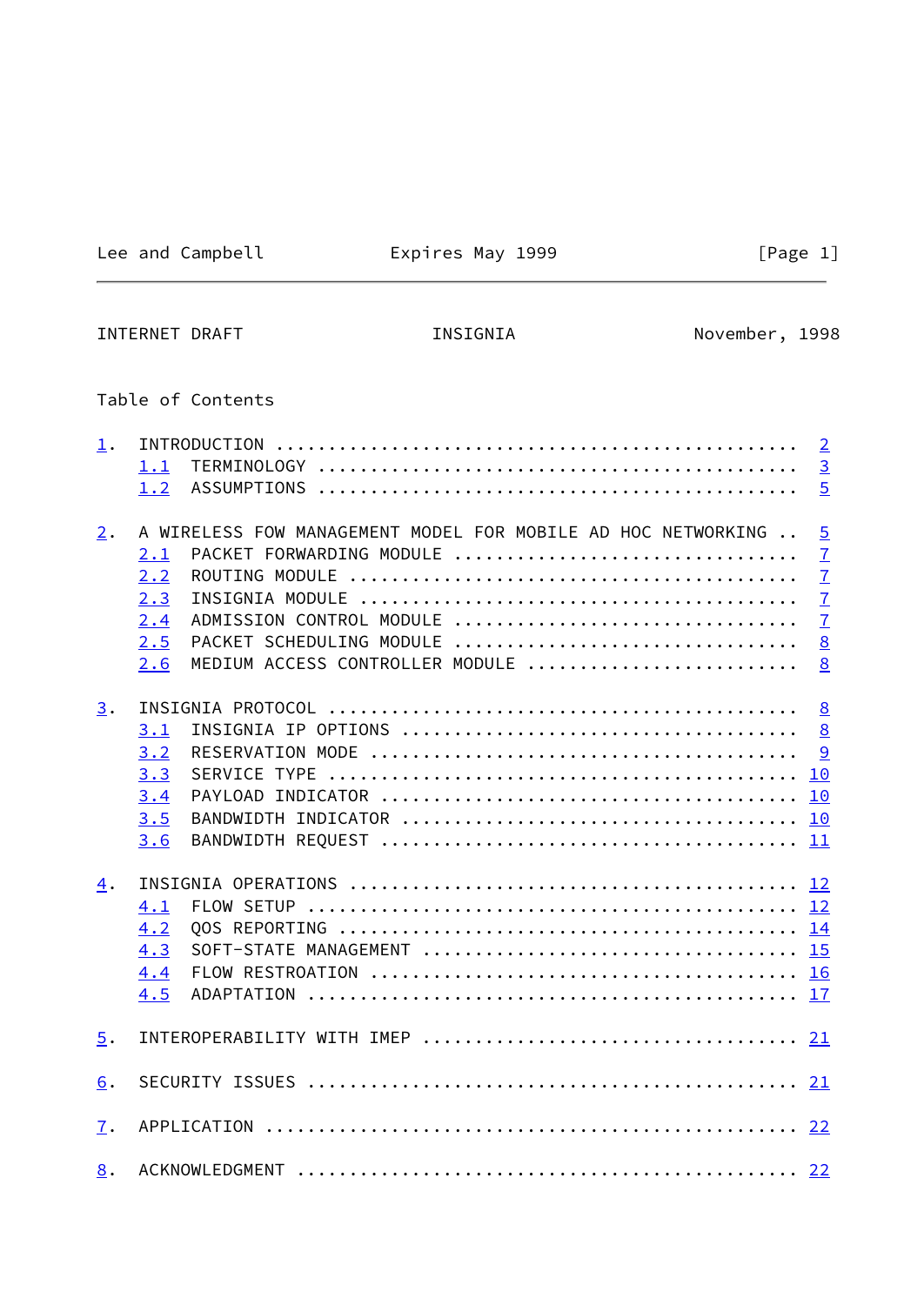### <span id="page-2-0"></span>[1](#page-2-0). INTRODUCTION

 The introduction of real-time audio, video and data services into mobile ad hoc networks presents number of technical barriers that are due to the time-varying nature of the network topology, node connectivity and end-to-end quality of service (QOS). In such networks, mobile nodes function as hosts and routers. As hosts they represent source and destination nodes in the network while as routers they represent intermediate nodes between a source and

| Lee and Campbell<br>Expires May 1999 | [Page 2] |
|--------------------------------------|----------|
|--------------------------------------|----------|

<span id="page-2-1"></span>INTERNET DRAFT THE INSIGNIA November, 1998

 destination providing store-and-forward services to neighboring nodes. The wireless topology that interconnects mobile hosts/routers can change rapidly in unpredictable ways or remain relatively static over long periods of time. Another technical issue that needs to be addressed is associated with the wireless link level performance. Mobile ad hoc networks are bandwidth constrained and time-varying due to radio link characteristics and impairments.

 The end-to-end communications abstraction between two communicating mobile hosts can be viewed as a complex channel. Due to node mobility and wireless link impairments, user-to-user sessions may need to be rerouted in the network while preserving the session connectivity and quality. Network algorithms need to be strongly adaptive and responsive to the time-varying and location dependent topological changes, resource availability, quality of service degradation and session connectivity.

 In order to provide adaptive quality of service support for real time service in mobile ad hoc networks, 'flow-states' (i.e., reservation states at nodes associated with flows or microflows) need to be managed. A flow needs to be established, restored, adapted and removed over the course of a user-to-user session in response to time-varying topology, connectivity and end-to-end quality of service conditions.

 Since wireless and computational resources are limited in mobile ad hoc networks, any signaling overhead needed for wireless flow management must be kept to a bare minimum. Future signaling systems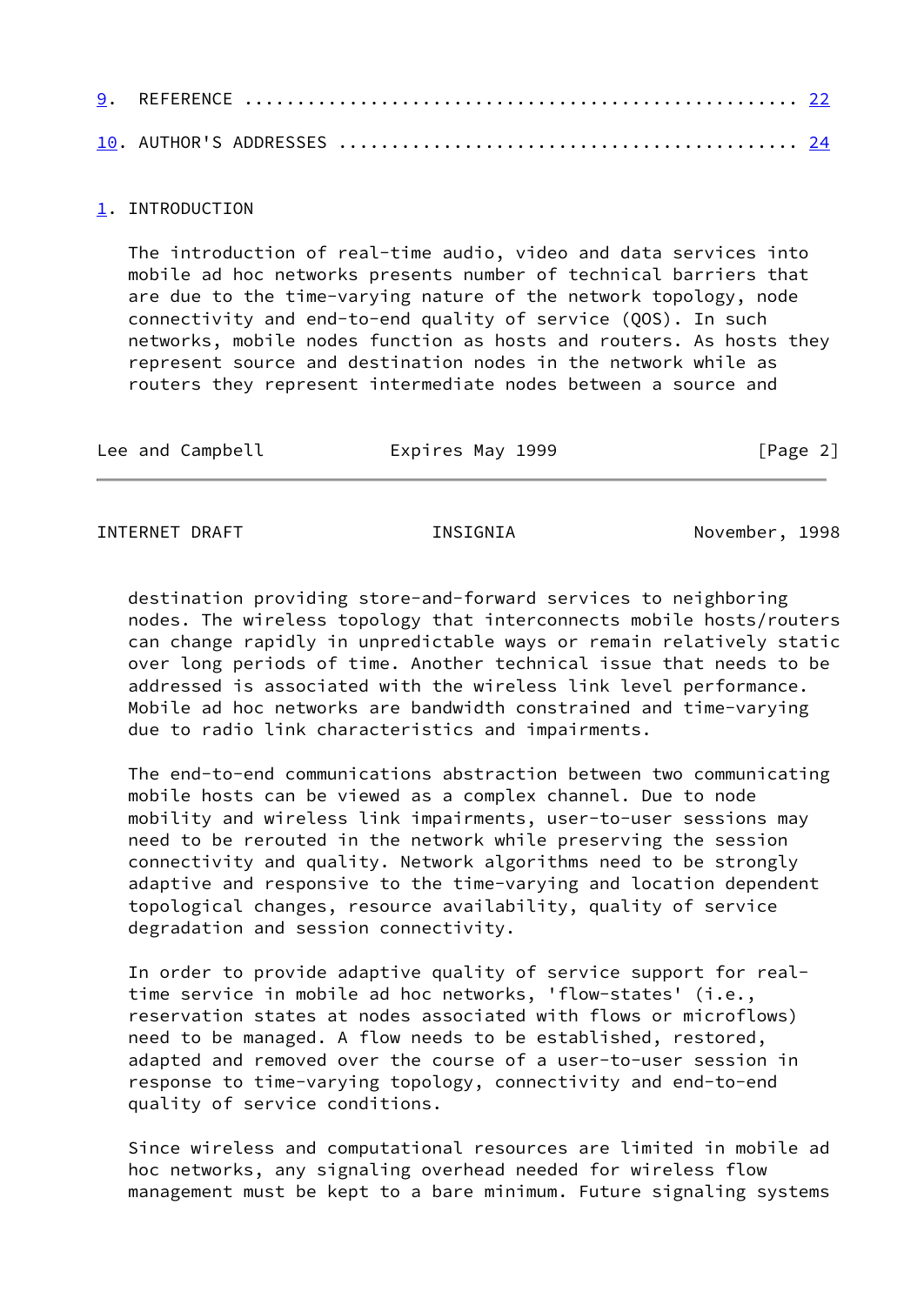should be capable of restoring reservations and associated flow states along a new path in response to topological changes with minimum noticeable degradation at the user session level.

 This memo provides an overview of wireless flow management model that supports the delivery of adaptive real-time services in dynamic mobile ad hoc networks. A key component of wireless flow management is INSIGNIA, an in-band signaling system that supports fast flow reservation, restoration and adaptation algorithms that are specifically designed to deliver adaptive real-time services in mobile ad hoc networking environments. INSIGNIA is designed to be lightweight and highly responsive to changes in network topology, node connectivity and end-to-end quality of service conditions.

# 1.1 TERMINOLOGY

 Mobile Ad Hoc Networks: Represent autonomous distributed systems that comprise a number of mobile nodes connected by wireless links forming arbitrary time-varying wireless network topologies [20].

| Lee and Campbell | Expires May 1999 | [Page 3] |
|------------------|------------------|----------|
|                  |                  |          |

INTERNET DRAFT INSIGNIA November, 1998

Adaptive real-time flows:

 This type of flow represents delay sensitive traffic, e.g., voice and video which can sustain some loss. Real time data flows are assumed to be somewhat loss tolerant and delay sensitive. These types of flows typically require flow setup procedures, resource reservation provided by INSIGNIA.

Microflows:

 Micro flows represent short-lived flows, e.g. web style client/server interactions that comprises a limited train of data packets. These types of flows may require resource assurances in the network and, therefore, typically require some form of in band support for fast resource allocation. We use the terms session/flow and microflow interchangeably. INSIGNIA has been designed to transparently support the requirements of both flows and microflows in mobile ad hoc networks.

# Flow Setup:

A Source initiates a flow set up by transmitting a request packet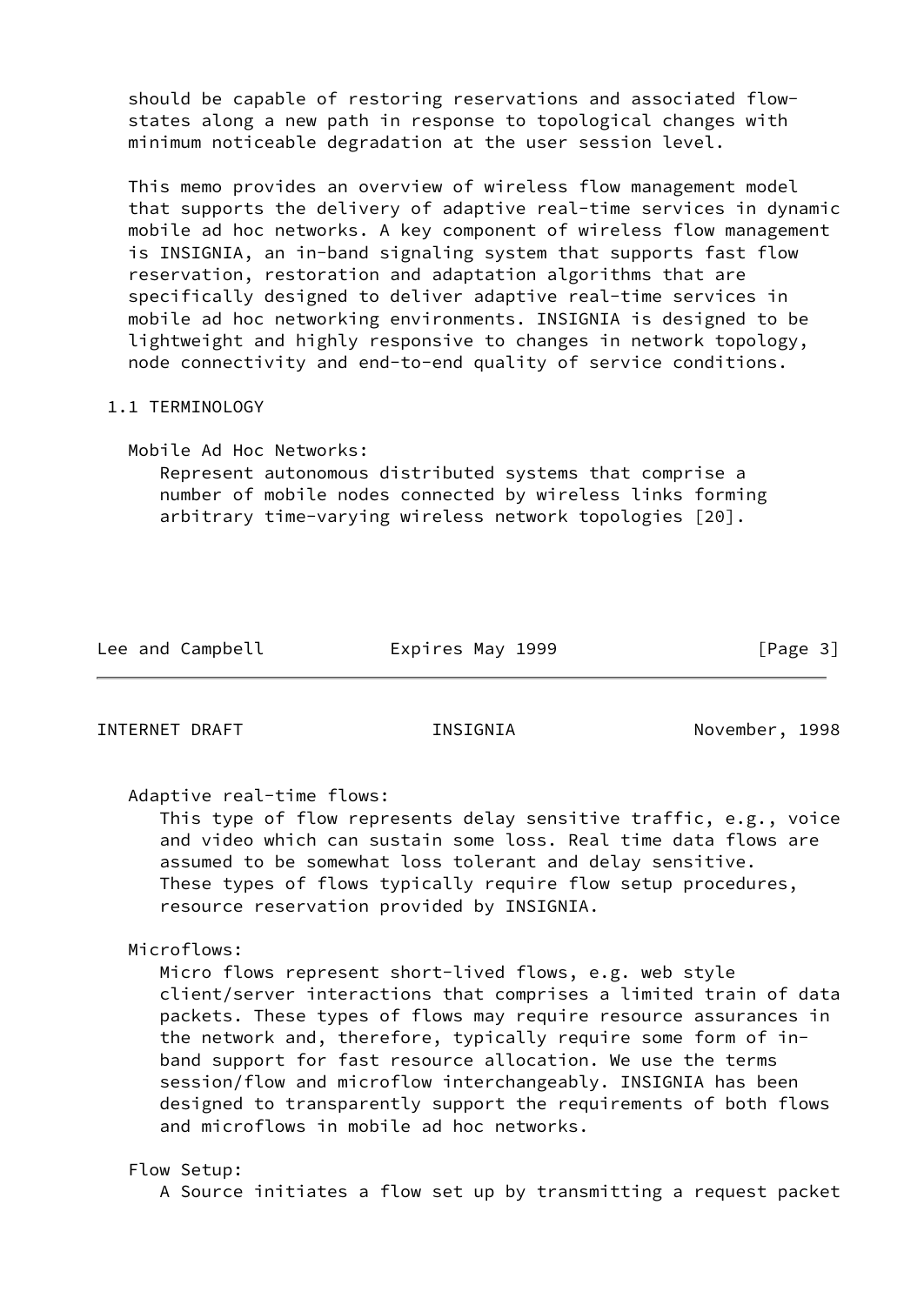with its minimum and maximum bandwidth requirements. Intermediate mobiles receiving request packets, processes the requests and forward them to the next appropriate mobile host. A flow setup is complete when a source receives a QOS report from its peer destination.

Restoration:

 When a reserved flow is rerouted and its associated states (e.g., reservation) are successfully created along the new route. Three types of restoration (viz. `max to max`, `max to min` and `min to max`) may be observed along the new path.

Enhancement Layer (EL) Degradation:

When a reserved flow is rerouted and its EL restoration fails, then a flow/sessions enhancement layer packets are degraded to best effort service. In a such case, only base layer (BL) packets are forwarded/received as reserved packets.

Flow Degradation:

 When a reserved flow is rerouted and both EL and BL restoration fails. No resource allocation or associated states are created and all packets are treated as best effort after re-routing.

Adaptation:

 When EL degradation persists for an unacceptable period, a destination mobile notifies its source to drop the EL packets at the source host (scaling down). The destination can also initiates an EL resource recovery (scaling up) procedure when a monitored flow state at the destination indicate that sufficient resources exist along the path to support a better quality level.

| Lee and Campbell<br>Expires May 1999 | [Page 4] |
|--------------------------------------|----------|
|--------------------------------------|----------|

<span id="page-4-0"></span>INTERNET DRAFT THE INSIGNIA November, 1998

Adaptation Policy:

 Describes the bandwidth adaptation characteristics of a flow and the actions to be taken based on the observed network conditions experienced by a flow and its ability to adapt to those conditions. The decision to trigger adaptation mechanisms (i.e., scaling flows up/down)is based on application-specific adaptation policy.

 Adaptation Handler: A module that stores the adaptation policy that interacts with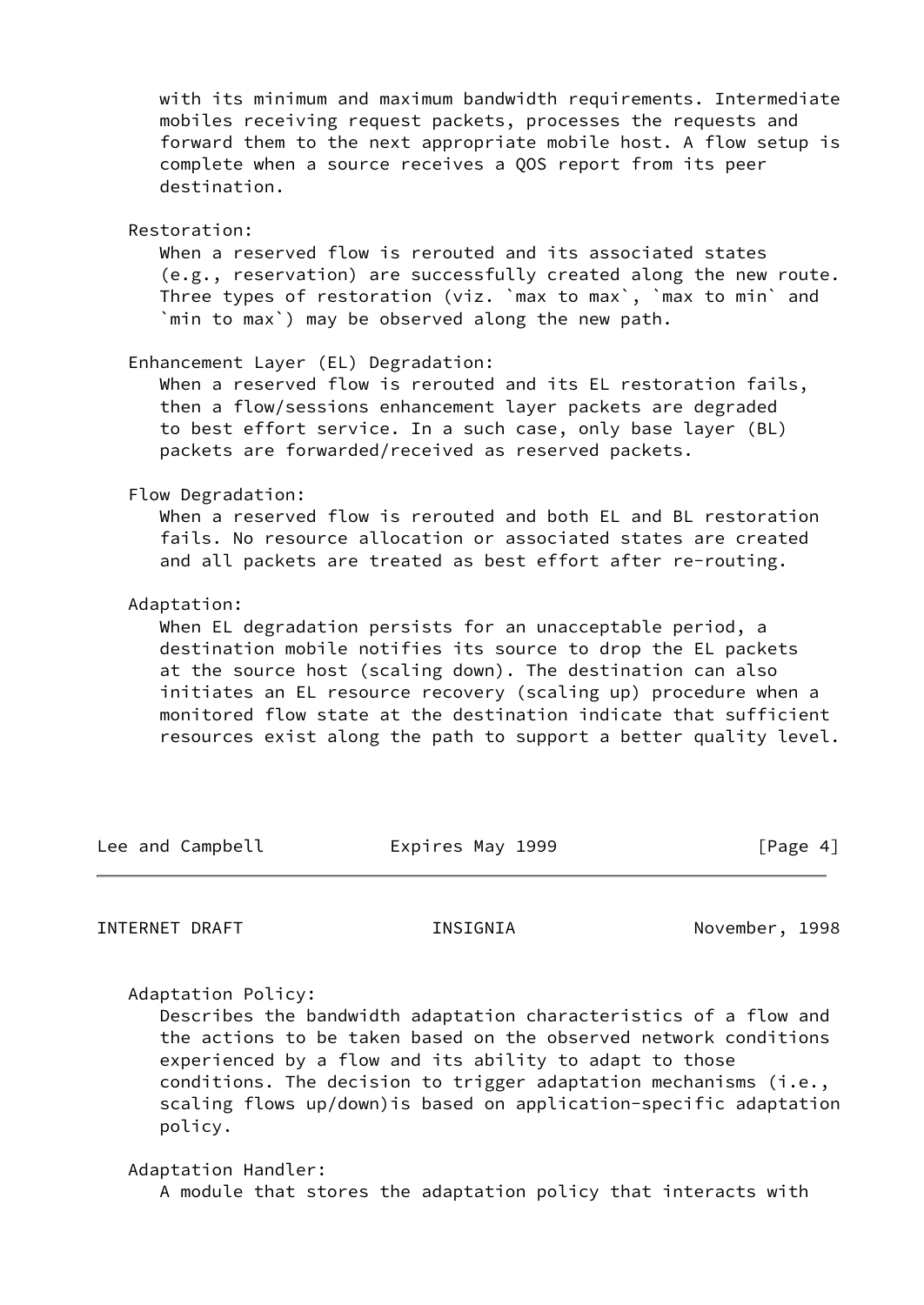flow monitoring and QOS report modules.

### Monitoring Module:

 A module that keeps track of the incoming INSIGNIA flow state. Typically the packet type, resource availability and QOS are periodically monitored.

#### QOS reports:

 These are periodic messages that are generated by destinations to inform peer sources of reception state/status of adaptive real-time flows. The periodicity depends on the sensitivity of a flow. Best effort flows do not, typically, generate QOS reports.

#### Soft-state management:

 Each mobile host creates, stores and updates the state information for each adaptive real-time flow and its reservation status. This state information requires subsequent packets to refresh the flow state otherwise the flow state is considered old and automatically removed after a soft-state interval.

# Soft-state timer:

 The soft-state timer value defines the holding time for real-time reservation state for adaptive real-time flows/flows. If the mobile soft-state is not refreshed within the soft-state timer interval then the state is automatically removed. (Note that the treatment of flows and microflows may differ in terms of the setting of this state variable. Typically, flows would call for extremely fast reservation and release that may be more aggressive than the dynamics and timescales associated with longer lived flows. This issue is under experimentation and for further study.)

# <span id="page-5-0"></span>[1.2](#page-5-0) ASSUMPTIONS

 INSIGNIA assumes that link status sensing and access schemes are provided by lower layer entities/protocols.

# <span id="page-5-1"></span>[2](#page-5-1). A WIRELESS FLOW MANAGEMENT MODEL FOR MOBILE AD HOC NETWORKING

 The goal of wireless flow management is to support the delivery of adaptive real-time services in mobile ad hoc hosts under time-

| Lee and Campbell | Expires May 1999 | [Page 5] |
|------------------|------------------|----------|
|------------------|------------------|----------|

INTERNET DRAFT INSIGNIA November, 1998

varying conditions. An adaptive service model allows packet audio,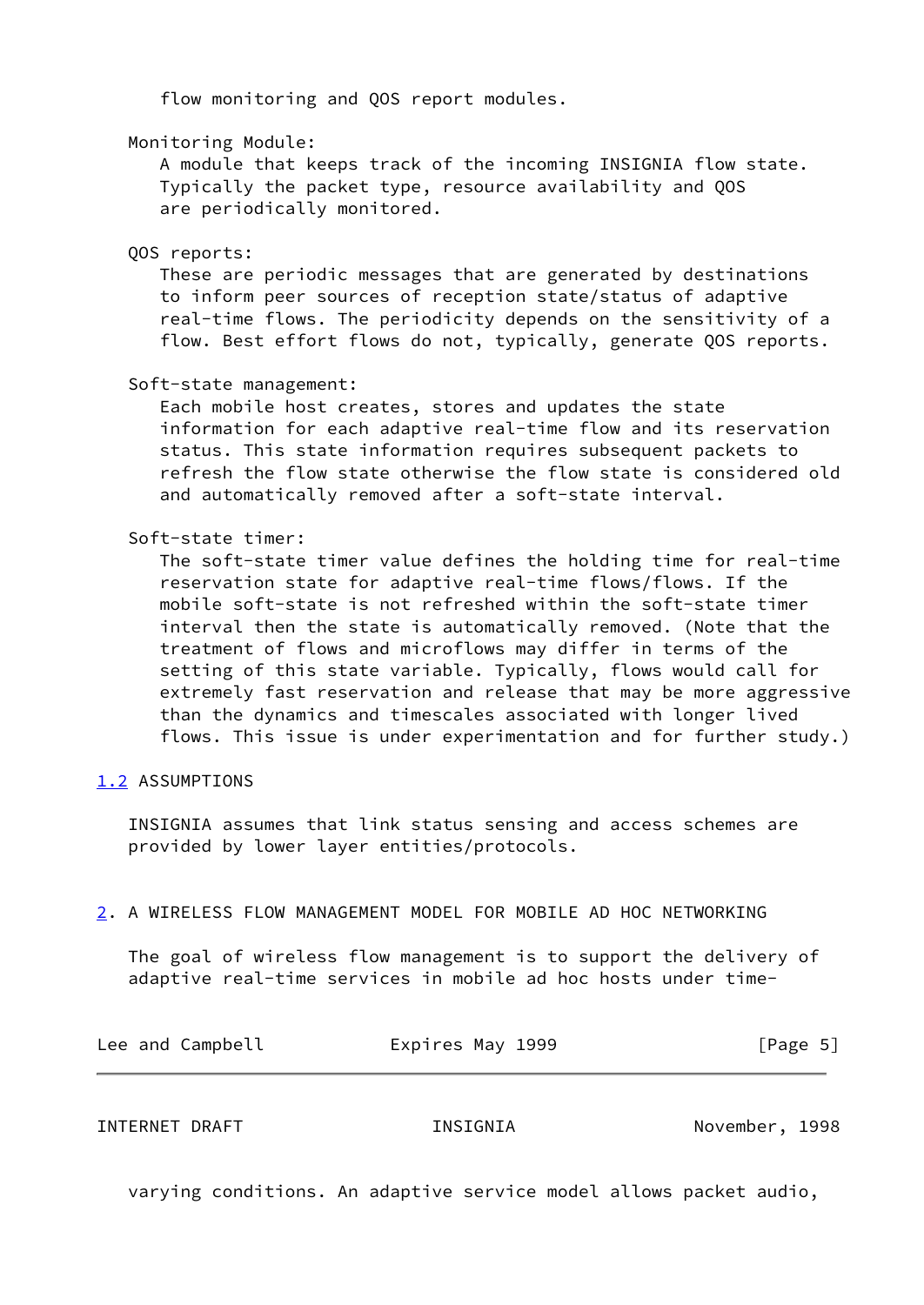video and real-time data applications to specify their maximum and minimum bandwidth needs. INSIGNIA plays a central role in the resources allocation and management between source and destination mobiles. Based on availability of end-to-end resources, wireless flow management attempts to provide assurances for the minimum or maximum bandwidth needs depending of resource availability. In addition to supporting adaptive real-time services the service model also supports IP best-effort packet delivery.



Figure 1. Wireless Flow Management Model at a Mobile Host/Router

 Realizing wireless flow management in mobile ad hoc networks presents a number of technical challenges. First, flows and microflows should be rapidly established without the penalty of a round trip delay and with minimal overhead due to signaling. Second, active flows should be maintained and restored in case of routing changes or link failure. Wireless flow management should be capable of rapidly responding to dynamic topology changes by adapting and re-establishing affected flows with minimal service disruption. Third, flow-state set up during flow establishment should be automatically removed when an application session terminates. Flow state should also be automatically removed at routers no longer on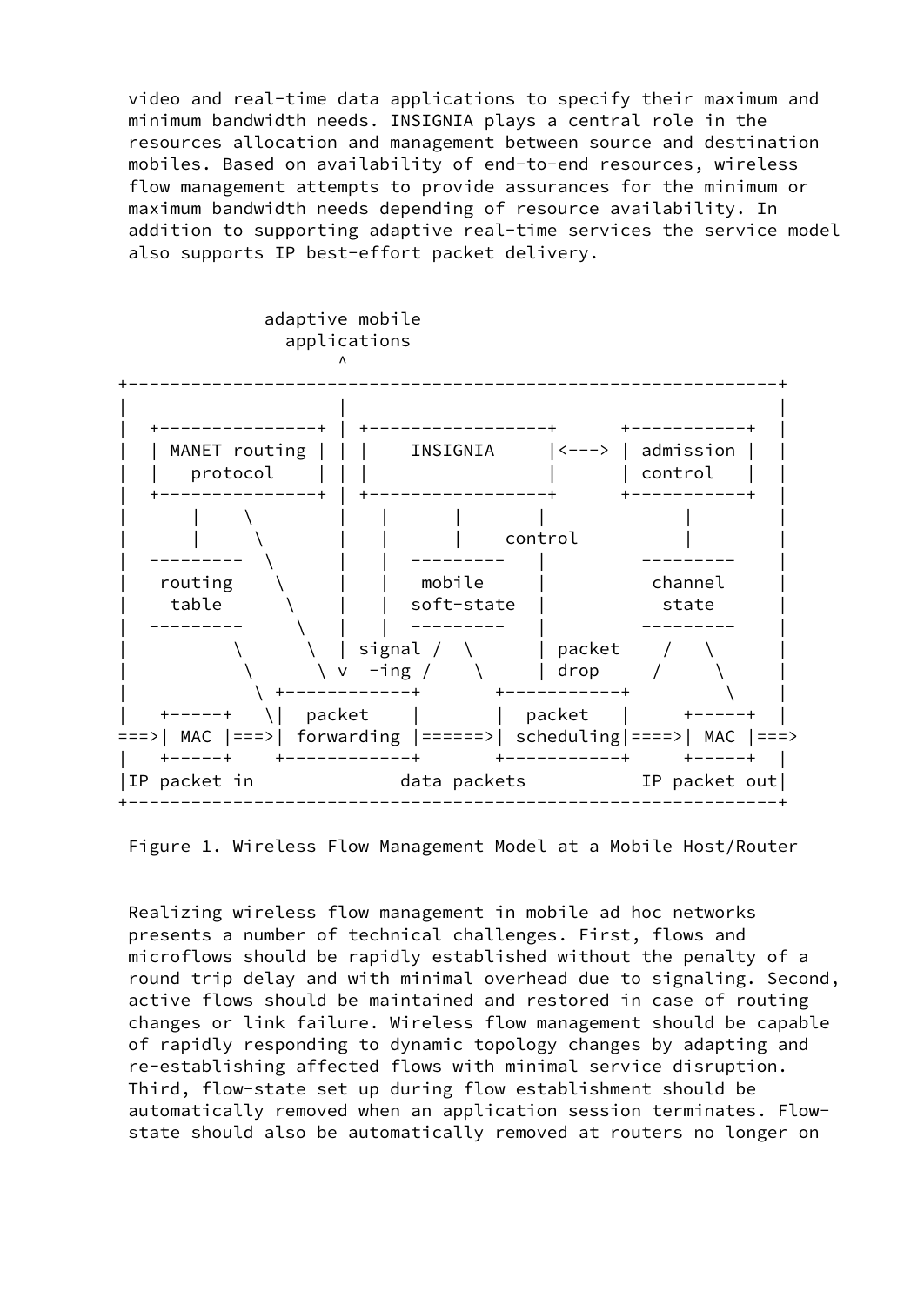<span id="page-7-1"></span> the new path after re-routing has occurred due to topological changes.

 The main modules of the wireless flow management model are illustrated in Figure 1).

### <span id="page-7-0"></span>[2.1](#page-7-0) PACKET FORWARDING MODULE

 The packet forwarding module [15] classifies incoming packets and forwards them to the appropriate module (viz. MANET routing, INSIGNIA, local applications, wireless packet scheduling modules). Signaling messages are processed by INSIGNIA and data packets delivered locally or forwarded to the packet scheduling module.

#### <span id="page-7-2"></span>[2.2](#page-7-2) ROUTING MODULE

 The routing module dynamically tracks changes in ad hoc network topology making the routing table visible (via APIs) to all intermediate packet forwarding module (e.g., INSIGNIA, packet forwarding). Wireless flow management assumes the availability of MANET routing protocol  $[2]$  $[2]$  (e.g. Temporally Ordered Routing Algorithm (TORA)  $[1]$ , Dynamic Source Routing  $[7]$ , Zone Routing Protocol [\[5\]](#page-22-0), Ad Hoc On demand Distance Vector Routing Protocol  $\lceil 6 \rceil$ ).

### <span id="page-7-3"></span>[2.3](#page-7-3) INSIGNIA MODULE

 The INSIGNIA module establishes, restores, adapts and tears down real-time flows. Flow restoration algorithms respond to dynamic route changes due to mobility. Adaptation algorithms respond to changes in available bandwidth. Based on an in-band signaling approach that explicitly carries control information in the IP packet header, flows can be rapidly established, restored, adapted and released in response wireless impairments and topology changes. Because of this dynamic environment, network state management is based on soft-state  $[3]$  $[3]$ , which is well suited to managing reservation flow-state in mobile ad hoc networks.

### <span id="page-7-4"></span>[2.4](#page-7-4) ADMISSION CONTROL MODULE

 The admission control module is responsible for allocating bandwidth to flows based on the maximum/minimum bandwidth requested. Once resources have been allocated they are periodically refreshed by a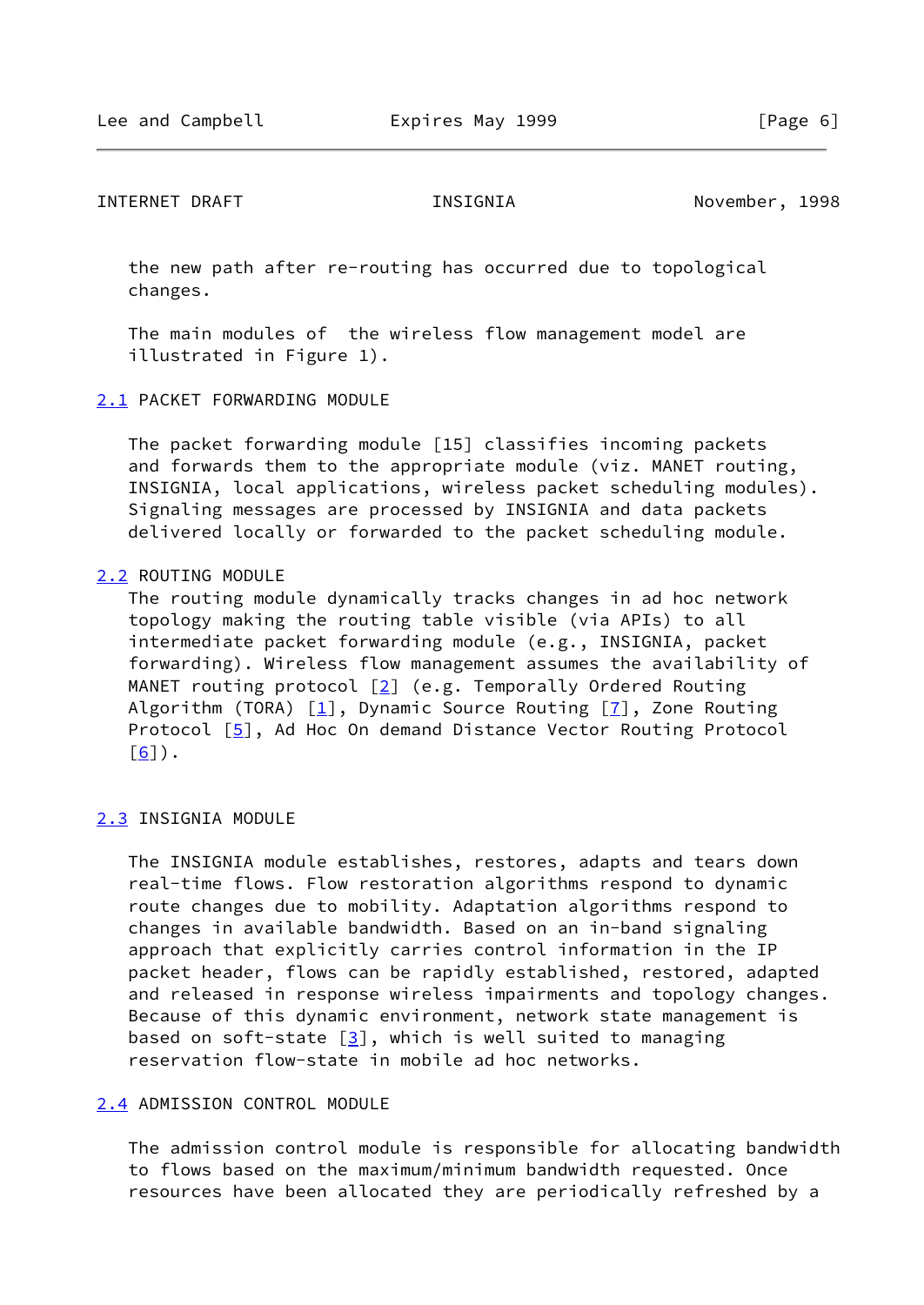mobile soft-state mechanism through the reception of data packets. Admission control testing is based on the measured channel capacity/utilization and requested bandwidth. To keep the protocol simple and lightweight, new reservation requests do not affect existing flow reservations. Rerouted or new flows may be degraded if resources are unavailable.

Lee and Campbell **Expires May 1999** [Page 7]

<span id="page-8-1"></span>INTERNET DRAFT THE INSIGNIA November, 1998

# <span id="page-8-0"></span>[2.5](#page-8-0) PACKET SCHEDULING MODULE

 The packet scheduling module responds to location dependent channel conditions experienced in wireless networks [22]. The scheduling mechanism is implementation and QOS model dependent. Currently, we have implemented a simple Weighted Round-Robin (WRR) service discipline which takes location dependent channel conditions into account. It should be noted that a wide variety of scheduling disciplines can be used to realize the packet scheduling module.

# <span id="page-8-2"></span>[2.6](#page-8-2) MEDIUM ACCESS CONTROLLER MODULE

 The medium access controller module (possibly) provides quality of service driven access to the shared wireless media for adaptive real-time services and best-effort services. The wireless flow management is designed to be transparent to any underlying media access control protocols. However, the performance of the MANET is strongly coupled to the provisioning of QOS support at the MAC layer. Nevertheless, our approach is to investigate the performance of INSIGNIA using both non QOS-capable and QOS-capable MACs.

# <span id="page-8-3"></span>[3](#page-8-3). INSIGNIA PROTOCOL

 Mobile ad hoc signaling systems should be lightweight in terms of the amount of bandwidth they consume and be capable of reacting to fast network dynamics close to call/session and packet transmission time scales. Future signaling systems should be highly responsive to flow re-routing and be capable of re-establishing active reservations along the new path with minimum disruption to on-going services.

 In-band signaling systems are capable of operating close to packet transmission time scales and are therefore well suited toward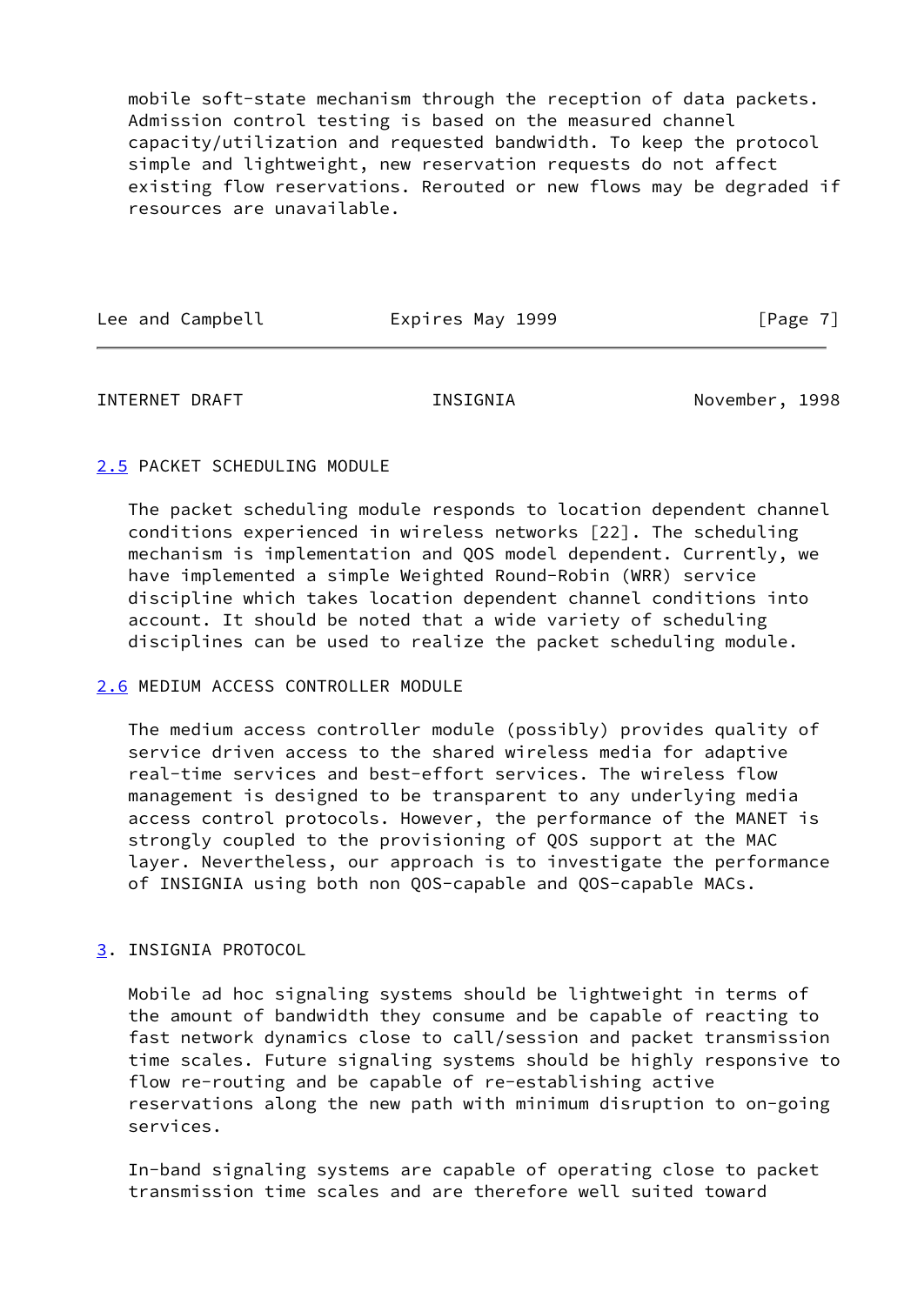managing fast time-scale dynamics found in mobile ad hoc environments. In contrast, out-of-band signaling systems (e.g. Internet's RSVP, ATM's UNI, etc.) are incapable of responding to such fast time-scale dynamics. Based on an in-band approach, INSIGNIA is designed to restore 'flow-state' (i.e., a reservation) in response to topology changes within the interval of two consecutive IP packets under ideal conditions.

#### <span id="page-9-0"></span>[3.1](#page-9-0) IP OPTIONS

 To establish an adaptive real-time flows, INSIGNIA uses a new IP option to setup, restore and adapt resources between source destination pairs. When intermediate nodes receive packets with the these IP options set they attempt to reserve, restore or adapt resources forwarding date packets toward the destination.

By coding control information in the INSIGNIA IP option (in each IP

| Lee and Campbell<br>Expires May 1999 | [Page 8] |
|--------------------------------------|----------|
|--------------------------------------|----------|

## <span id="page-9-1"></span>INTERNET DRAFT INSIGNIA November, 1998

 header), we support the notion of in-band control which we believe is called for to support QOS in ad-hoc mobile networks. The INSIGNIA IP option supports flow reservation, restoration and adaptation control. Best effort and adaptive real-time services are supported by INSIGNIA and are indicated by the reservation mode and service type fields in the IP options as illustrated in Figure 2. Flows are represented as having a discrete base layer (BL) with a minimum bandwidth and an enhancement layer, which requires the maximum bandwidth. This characterization is commonly used for multi resolution traffic (e.g., MPEG audio and video) and more generally for real-time data that has discrete max-min requirements.

| 0 1 2 3 4 5 6 7 8 9 0 1 2 3 4 5 6 7 8 9 0 1 2 3 4 5 6 7 8 9 |
|-------------------------------------------------------------|
|                                                             |
| Version  IHL  Type of Service  Total Length                 |
|                                                             |
| Identification   Flags  Fragment Offset                     |
|                                                             |
| Time to Live   Protocol         Header Checksum             |
|                                                             |
| Source Address                                              |
|                                                             |
| Destination Address                                         |
|                                                             |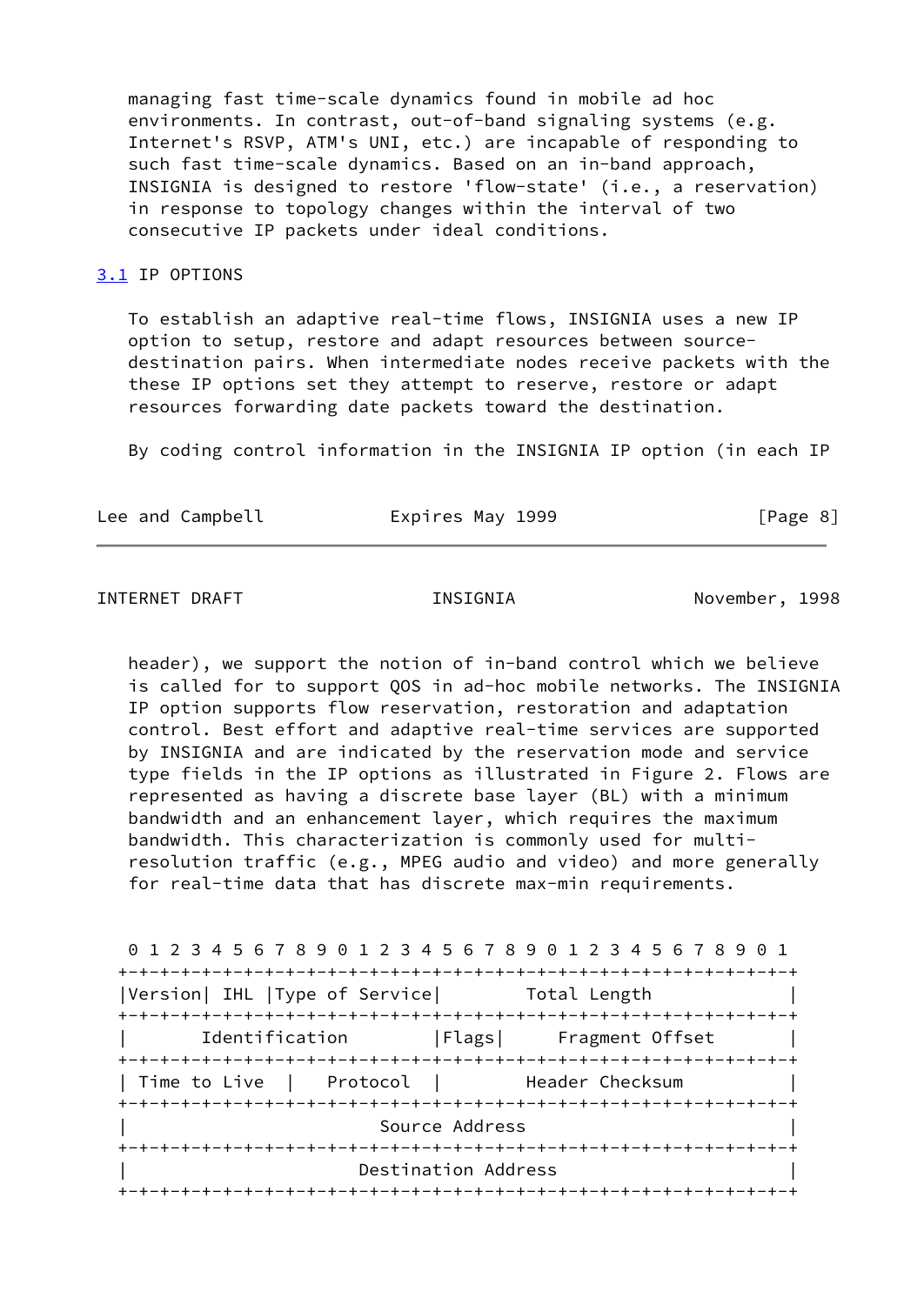Options (Used for INSIGNIA IP Options) | Padding | +-+-+-+-+-+-+-+-+-+-+-+-+-+-+-+-+-+-+-+-+-+-+-+-+-+-+-+-+-+-+-+-+ Figure 2a. IP Header

reservation payload bandwidth request mode indicator 0 1 2 3 4 5 6 7 8 9 0 1 2 3 4 5 6 7 8 9 +-------+-----+-----+-------+-+-+-+-+-+-+-+-+-+-+-+-+-+-+-+-+ |REQ/RES|RT/BE|BL/EL|max/min| max\_bandwidth | min\_bandwidth | +-------+-----+-----+-------+---------------+---------------+ service bandwidth type indicator |<----->|<--->|<--->|<----->|<----------------------------->| 1 bit 1 bit 1 bit 1 bit 1 bit 16 bits

Figure 2b. INSIGNIA IP Options

#### <span id="page-10-0"></span>[3.2](#page-10-0) RERSERVATION MODE

 To establish an adaptive real-time flow, a source node sets the request (REQ) bit in the IP option of a data packet to initiate a reservation request. On reception of a REQ packet, the intermediate nodes execute admission control and accept or deny the request. If the request is accepted, resources are committed and subsequent

| Lee and Campbell | Expires May 1999 | [Page 9] |
|------------------|------------------|----------|
|                  |                  |          |

<span id="page-10-2"></span>INTERNET DRAFT INSIGNIA November, 1998

 packets are scheduled accordingly. Otherwise, packets are treated as best effort packets if resources are unavailable.

 Packets that are received by nodes with their reservation mode set to reserved (RES) indicate that the session has previously passed admission control and resources have been reserved. In the case where a RES packet is received and no resources have been allocated the admission controller immediately attempts to make a reservation. This condition commonly occurs when reserved flows are rerouted during the lifetime of an active session due to mobility of sources, intermediate router nodes or destinations.

#### <span id="page-10-1"></span>[3.3](#page-10-1) SERVICE TYPE

 The interpretation of the service type, which indicates either a real-time (RT) or best-effort (BE) packet, is dependent on the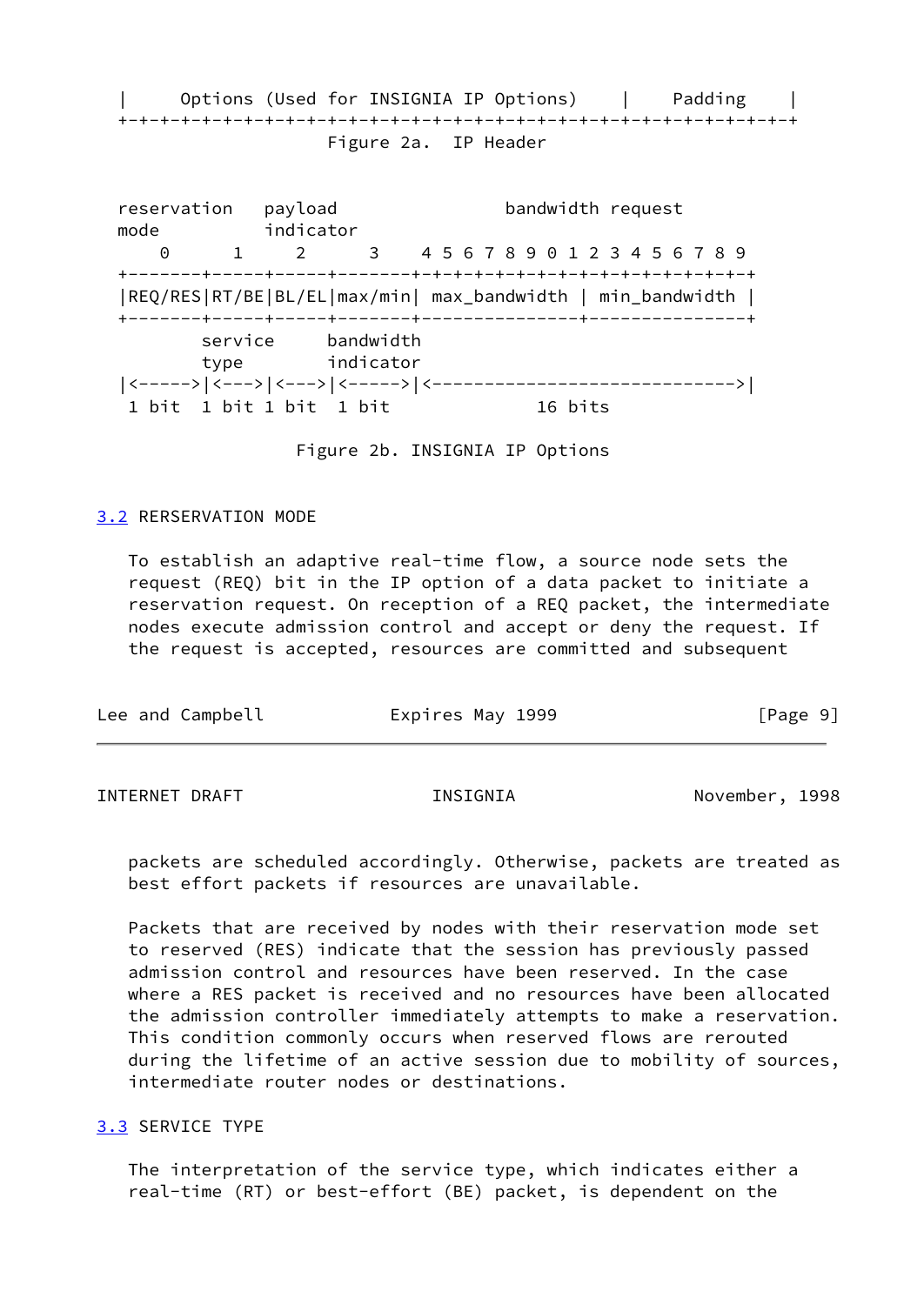reservation mode. A packet with the reservation mode set to REQ and service type to RT is attempting to setup a real-time flow with the bandwidth requirements of the flow specified in the bandwidth request field. A packet with RES/RT set indicates that an end-to-end reservation has previously been established. A RES/RT packet service may be degraded to RES/BE service if the flow is rerouted along a new path when insufficient resources were available on the new path.

 A best effort packet sets the reservation mode to REQ as default and the service type to BE requiring no resource reservation to be made in the network. Reception of a RES/BE by a destination node indicates an active adaptive real-time flow was degraded to BE due to insufficient resource availability after rerouting to a new path.

#### <span id="page-11-0"></span>[3.4](#page-11-0) PAYLOAD INDICATOR

 The payload field indicates the type of packet being transported. INSIGNIA supports two types of payload, i.e., base (BL) and enhancement layers (EL). The semantics of the adaptive real-time services are related to the payload type and resource availability. Base and enhancement layers can be assured via distributed end-to end admission control and resource reservation. Maximum bandwidth reservation is required to support both base and enhancement layers of a flow whereas only minimum bandwidth reservation is required to support the base layer. When a flow with minimum reservation receives a EL packet in reserved mode (RES/RT) set, it indicates either the reservations for EL has been restored at the bottleneck node or an adaptation (scale-up) has been occurred.

#### <span id="page-11-1"></span>[3.5](#page-11-1) BANDWIDTH INDICATOR

 The bandwidth indicator represents the potential resource availability for a flow/session along its current path between a source and destination pair. In this respect the bandwidth indicator represents the prospective resource availability to an application

| Lee and Campbell | Expires May 1999 | [Page 10] |
|------------------|------------------|-----------|
|------------------|------------------|-----------|

<span id="page-11-2"></span>INTERNET DRAFT THE INSIGNIA November, 1998

 which will change over time. This does not, however, represent an actual resource reservation but the potential for one to succeed give the current indication. The bandwidth indicator is carried in each packet and can be therefore viewed as a dynamic state variable that can be updated by any mobile host on the current path. Based on its value it represents a good bandwidth hint that resources are available along the current path to meet the flows minimum or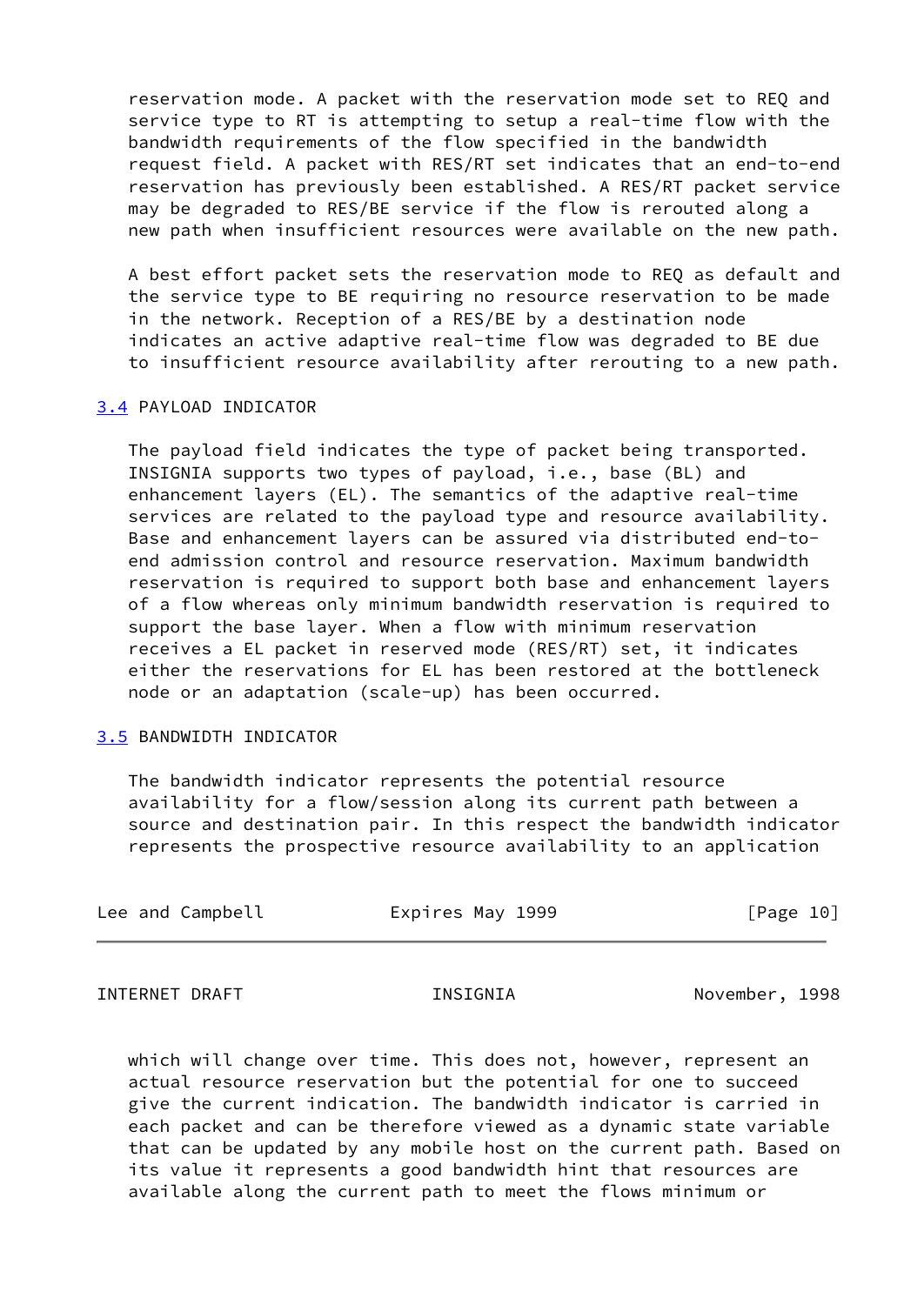maximum needs. In this capacity the bandwidth indicator plays an important role during the flow setup phase and, more importantly, during the adaptation phase.

 During flow setup the bandwidth indicator represents the resource availability along the chosen setup route. Reception of setup request packets with the bandwidth indicator bit set to MAX indicates that all nodes en-route have sufficient resources to support the maximum bandwidth requested. In contrast, a packet with the bandwidth indicator set to MIN implies that at least one of the intermediate nodes (known as the bottlenecked mobile host) between the source and destination has insufficient bandwidth resources to meet the maximum needs (if specified); however, reception of a packet with the bandwidth indicator set to MIN does indicate that all nodes can support the minimum bandwidth requirement. In this case, only the base layer reservation is acknowledged as having been successful established via QOS reporting (see [Section 4.2](#page-15-0)). QOS reporting between the destination and source can be used to force the source to 'drop' enhancement layers. In this case the source would only forward the BL packets toward the destination in reserved mode. Any enhancement layer packets would be forwarded as best effort packets. This action has the benefit of releasing an 'partial reservations' for the enhancement layer that may exist between a bottlenecked mobile host and the destination. We will discuss the issue of 'partial reservations' (which may occur in all phases of INSIGNIA operation)in the sections of flow setup, restoration and adaptation.

 The bandwidth indicator is also utilized for restoring the reservation for EL if previously degraded to best effort service. In order to accomplish scaling up adaptation, the adaptation handler resident at destination should monitors a flow's resource availability (by monitoring the bandwidth indicator) and, based on the adaptation policy, initiate a 'scale up' operation using a QOS report.

# <span id="page-12-0"></span>[3.6](#page-12-0) BANDWIDTH REQUEST

 The bandwidth request allows a source to specify its maximum (MAX) and minimum (MIN) bandwidth requirements for adaptive real-time service support. This assumes that the source has selected the RT service type. A source may also simply specify a minimum or a maximum bandwidth requirement. For adaptive real-time services the base layer is supported by the MIN bandwidth whereas the MAX

<span id="page-12-1"></span>

| Lee and Campbell | Expires May 1999 | [Page 11] |
|------------------|------------------|-----------|
|                  |                  |           |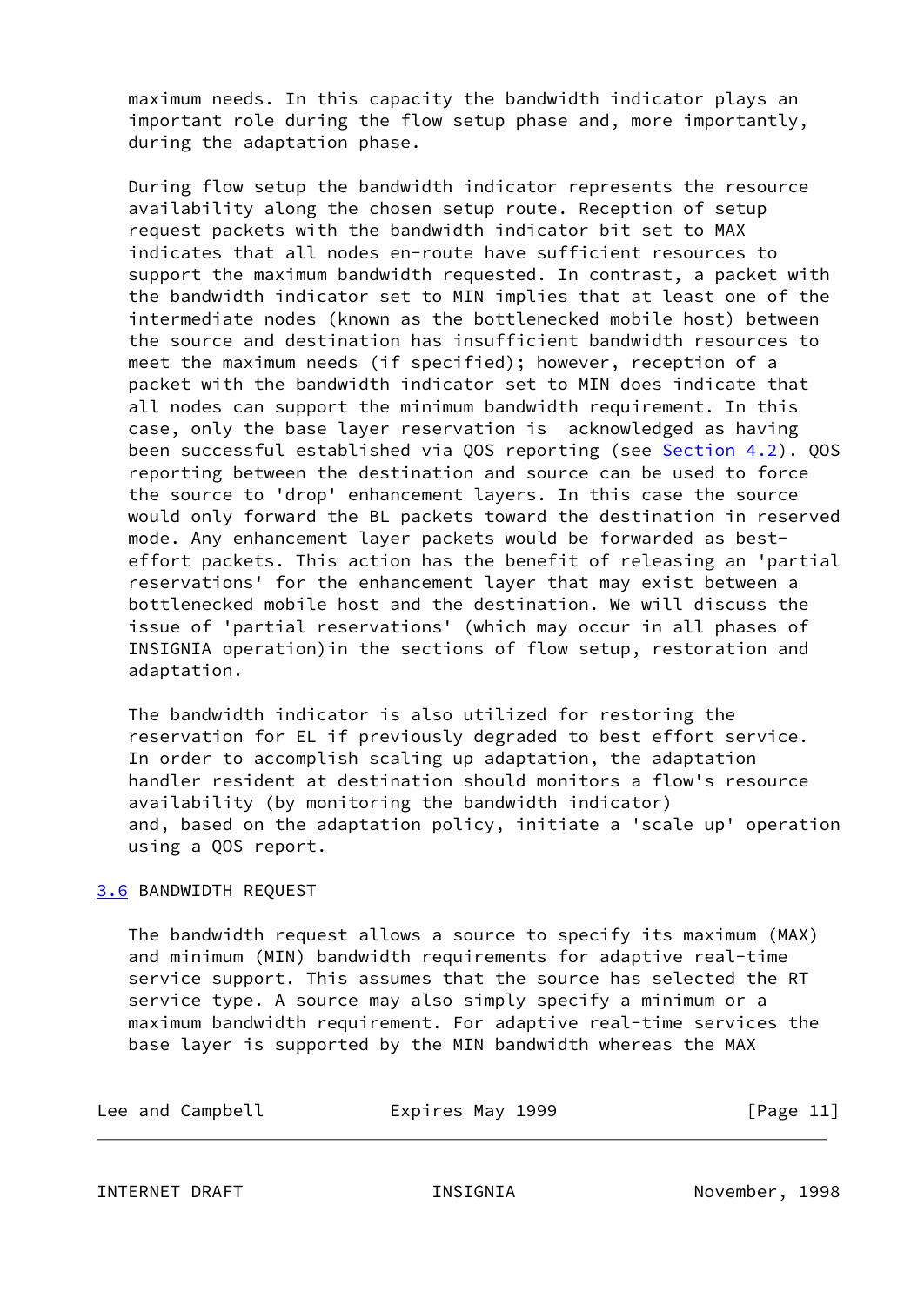bandwidth supports the delivery of the base and enhancement layers between a source and destination pair.

#### <span id="page-13-0"></span>[4](#page-13-0). INSIGNIA OPERATIONS

 The IP option and operations support the delivery of adaptive real time services to mobile hosts. These operations collectively define the foundation of the INSIGNIA system and include flow setup, flow restoration, soft-state management, adaptation and QOS reporting.

 Once a flow has been established between a source-destination pair, QOS reports are used to inform the source of the progress of the delivered packet quality at the destination. Node mobility may trigger topology changes. In this case the MANET routing protocol may provide alternative or new path information to destination, in which case, INSIGNIA would attempt to restore reservations at all nodes on the new path through the restoration operation. Moreover, adaptation may be triggered to adjust a flow to match resources availability found on the new path. Managing the network state, while responding to these network dynamics, is handled by a soft state management mechanism in INSIGNIA. In the following sections, each of the INSIGNIA operations are outlined.

### <span id="page-13-1"></span>[4.1](#page-13-1) FLOW SETUP

 To establish adaptive real-time flows, source nodes set the appropriate fields in the IP option before forwarding 'reservation request' packets toward destination mobile hosts. A reservation request packet is characterized as having its reservation mode set to REQ, service type set to RT, a valid payload (viz. BL or EL) and a MAX/MIN bandwidth requirement.

 Reservation packets traverse intermediate nodes executing admission control modules, allocating resources and establishing flow-state at all nodes between source-destination pairs. If any intermediate mobile node lacks resources to support the requested flow setup, the appropriate IP option field is changed to indicate this condition (or state).

|  | $\begin{matrix} 0 & 1 & 2 \end{matrix}$               | 3 4567890123456789 |  |  |  |  |  |  |  |  |
|--|-------------------------------------------------------|--------------------|--|--|--|--|--|--|--|--|
|  |                                                       |                    |  |  |  |  |  |  |  |  |
|  | REQ  RT  BL/EL max/min  max_bandwidth   min_bandwidth |                    |  |  |  |  |  |  |  |  |
|  |                                                       |                    |  |  |  |  |  |  |  |  |

Figure 3. INSIGNIA Packet Requesting MAX/MIN reservation

If an intermediate mobile receives a request packet and can only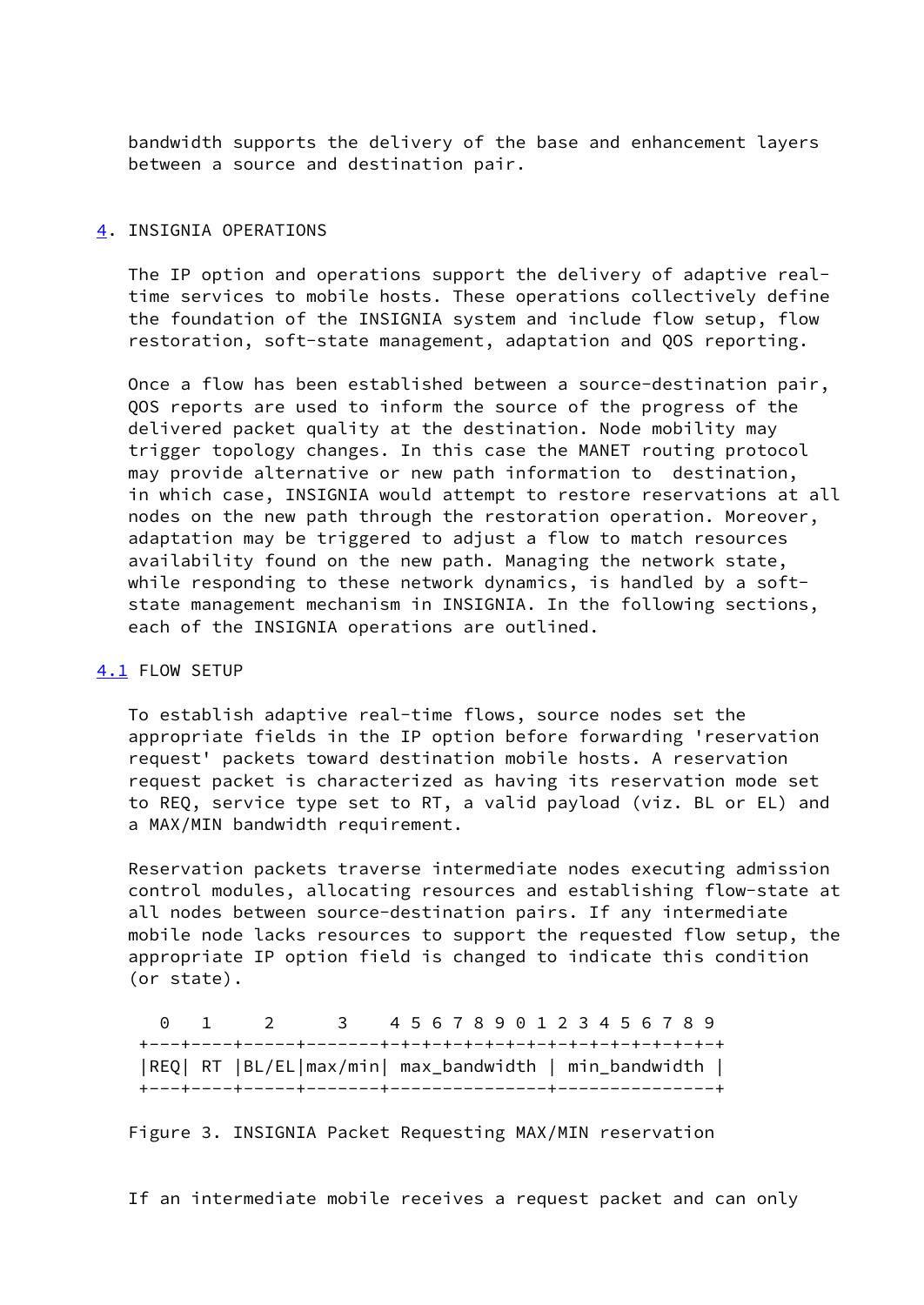support the minimum requirement then the flow request is degraded to the minimum request at the bottleneck mobile node by resetting the

| Lee and Campbell | Expires May 1999 | [Page 12] |
|------------------|------------------|-----------|
|------------------|------------------|-----------|

INTERNET DRAFT INSIGNIA November, 1998

 bandwidth indicator to MIN. Meanwhile the source continues to send reservation requests packets until the destination informs it of the status of flow establishment phase via QOS report (discussed in [Section 4.2](#page-15-0)). Subsequent reservation request packets do not execute admission control but simply refresh existing soft-state reservation.

 The establishment of an adaptive real-time flow is illustrated in Figure 4. A source mobile host (M1) issues a flow setup by requesting resource reservation. M2 performs admission control upon reception of the request packet. Resources are allocated if available and the request packet is forwarded to the next mobile (M3). This process is repeated hop by hop until the request packet reaches the destination mobile host (M6). The destination mobile node determines the resource allocation status by checking the service type and current level of service.

 When a reservation request is received at the destination node, the INSIGNIA module checks the reservation status. The status of the flow setup is determined by inspecting the bandwidth indication field. If the bandwidth indicator is set to MAX then this implies that all mobile hosts between the source destination have successfully allocated resources to meet the base and enhancement layers bandwidth requirements. On the other hand, a bandwidth indication set to MIN indicates that only the base layer can be currently supported. In this case, all reserved packets with a payload of EL received at the destination have their service level flipped from RT to BE by the bottleneck node. In such case, a partial reservation may exist between the source and bottleneck mobile node. This partial reservation can be viewed as a waste of resources between the source and bottlenecked node (since they go unused) or, as a 'near reservation' where all but the remaining nodes (between the bottlenecked node and the destination) hold reservations. Holding on to these reservations - in effect locking them in  $-$  is a 'hedge' against completing the setup phase in the near future. The treatment of 'partial reservations' is still under consideration. Currently, the adaptation process allows the mobile host to clear partial reservations using the adaptation process or leave them in place.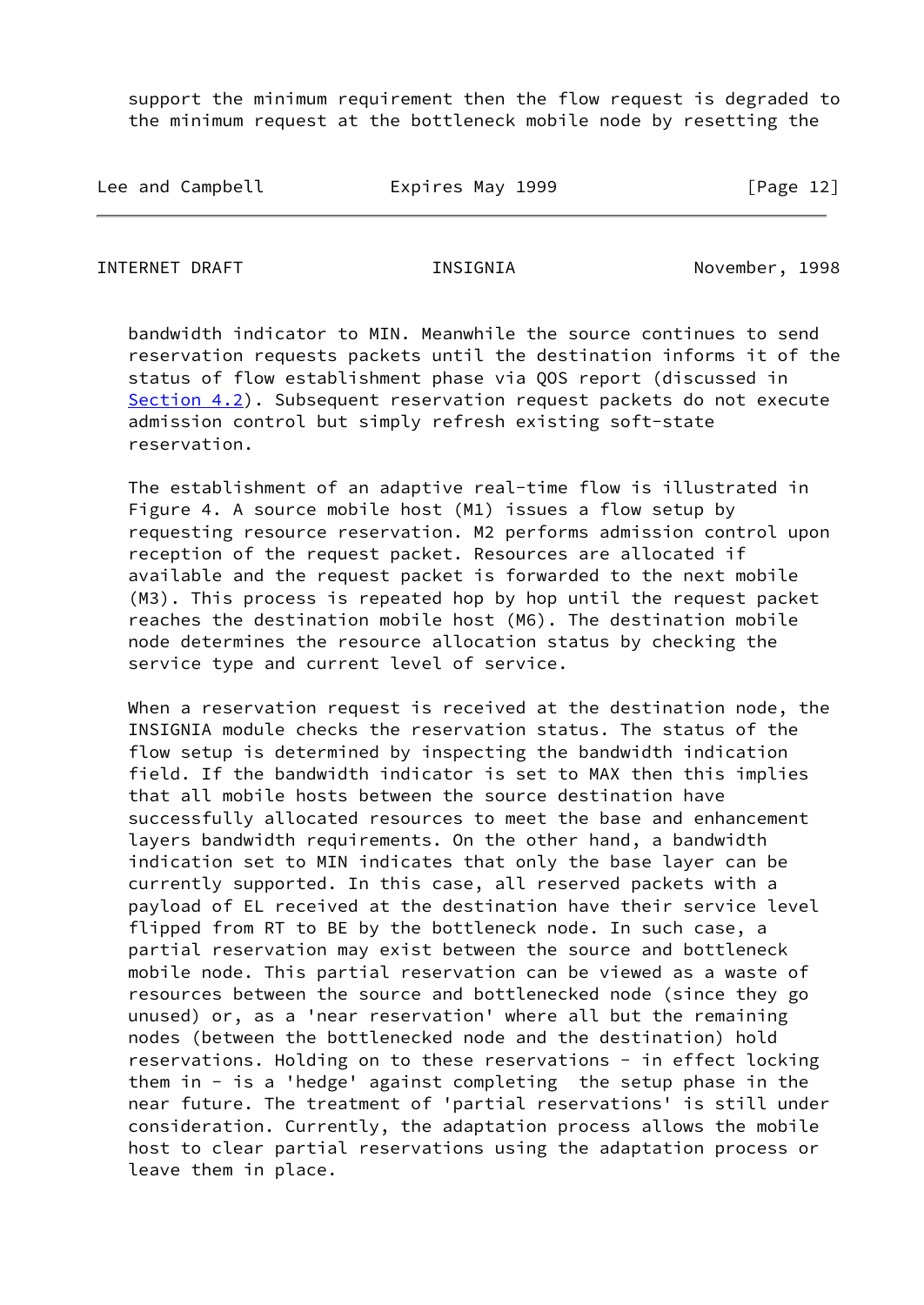

Figure 4. INSIGNIA Request Packet and QOS report

Lee and Campbell **Expires May 1999** [Page 13]

<span id="page-15-1"></span>INTERNET DRAFT **INSIGNIA** INSIGNIA November, 1998

# <span id="page-15-0"></span>[4.2](#page-15-0) QOS REPORTING

 QOS reports are used to inform the source of the status of received adaptive real-time flows. Destination nodes actively monitor on going flows inspecting status information (e.g., bandwidth indication) and calculating QOS statistics (viz. packet loss, delay, out-of-sequence delivery and throughput). QOS reports are periodically sent to source host for the purpose of completing flow establishment and managing adaptations. QOS reporting is application dependent where the periodicity of reports is determined by the application's sensitivity to the delivered QOS. Note that QOS reports do not have to travel on the reverse path toward the source. Typically they will take an alternate route through the ad hoc network as illustrated in Figure 4.

 In the case of flow establishment, reception of a reservation request packet with the bandwidth indicator set to MAX (or MIN) indicates that the source's maximum (minimum) reservation has been successfully made en-route. The destination informs the source of this reservation status by setting the bandwidth indicator field with MAX (MIN) in the QOS report, accordingly. The QOS report is a best effort data packet with a payload that comprises of a 'mirror copy' of the INSIGNIA IP option received by the destination, adaptation commands and measured QOS information.

 QOS reports are also used as part of on-going adaptation process that responds to mobility and resources changes in the mobile ad hoc network. Periodic QOS reports can be used to inform the source to 'drop' (e.g., drop all EL packets) or 'scale-up' (i.e., transmit EL packets) based on available resources and the adaptation policy of the application. These are the 'adaptation commands'.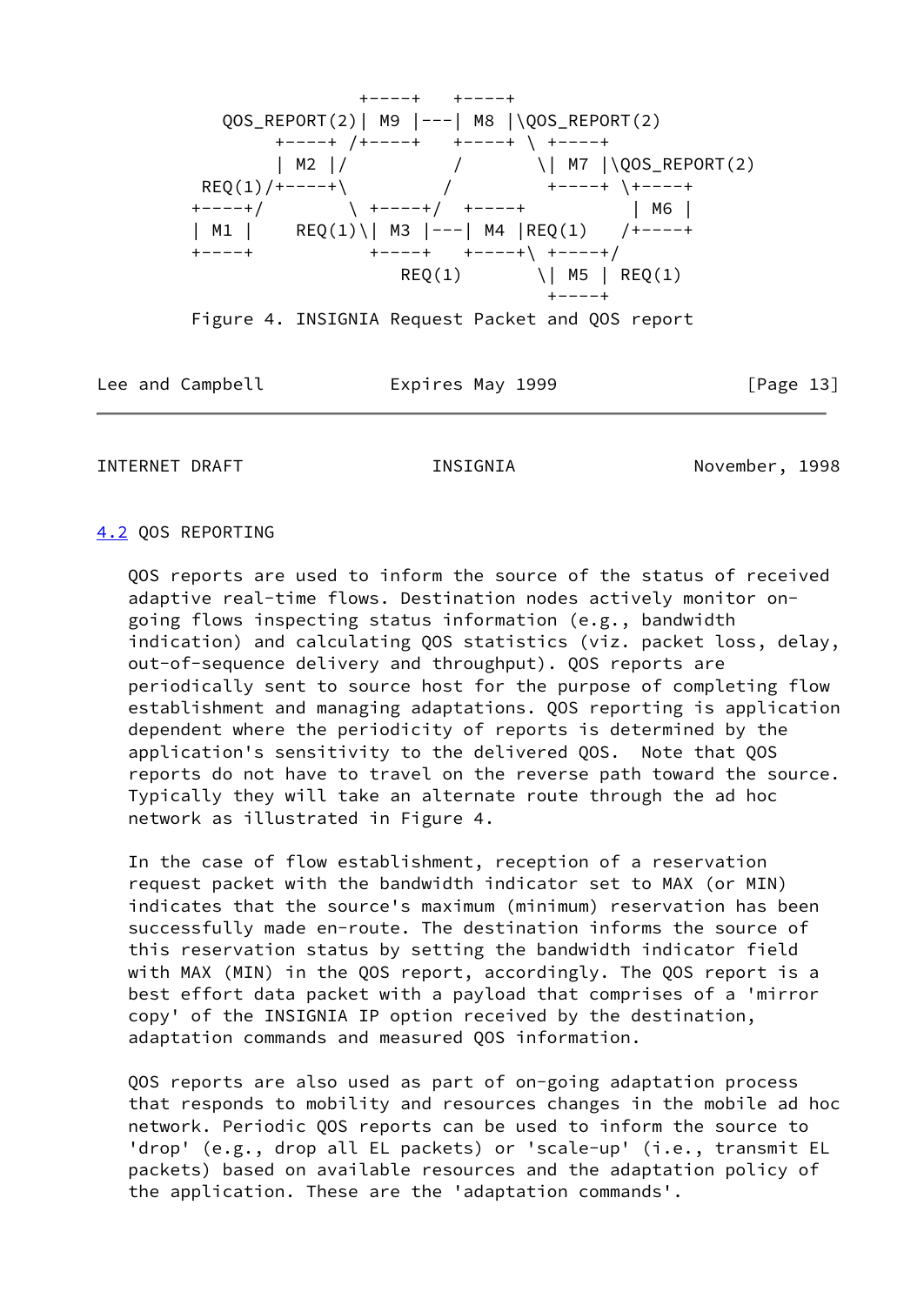#### 4.2.1 QOS REPORT INTERVAL

 Since each flow has different sensitivity to QOS, the periodicity of QOS report for each flow should reflect this sensitivity. A flow that is sensitive to service quality requires more frequent QOS report than one that is less sensitive (i.e., more QOS control). A source relates the sensitivity of a flow via setting the TTL value with relatively small value. The destination utilizes the TTL value, requested bandwidth and the adaptation policy to determine the flow's sensitivity to service quality. We are currently investigating the migration of this function to the INSIGNIA IP options field.

#### 4.2.2 QOS PACKET FORMAT

 The role of the QOS report is to serve as a simple notification of the satisfaction level perceived by the destination. The QOS report includes a 'mirror copy' of the INSIGNIA IP option, adaptation commands and measured QOS. In fact, the QOS report of INSIGNIA has

| Lee and Campbell<br>Expires May 1999 | [Page 14] |
|--------------------------------------|-----------|
|--------------------------------------|-----------|

<span id="page-16-1"></span>INTERNET DRAFT INSIGNIA November, 1998

 the same format as a best effort INSIGNIA data packet. A QOS report has the reservation mode set to RES and service type set to BE. The minimum bandwidth field is set to zeros and maximum bandwidth is set to ones. By doing so, the QOS report can be distinguished from the degraded RES packet. The various packet formats are illustrated in Figure 8.

### 4.2.3 QOS REPORT DELIVERY

 QOS reports should be delivered in a timely fashion. We propose to schedule QOS reports before the transmission of best effort packets but without affecting the performance of reserved flows. The IP option codepoint for QOS reports, even though best effort in service type, set it a side from all other best effort traffic for a 'better than best effort treatment' at intermediate nodes.

# <span id="page-16-0"></span>[4.3](#page-16-0) SOFT-STATE MANAGEMENT

 Maintaining the quality of service of real time flows in mobile ad hoc network is one of the most challenging aspects that INSIGNIA addresses. Typically, wireline networks requires little QOS or state management where the routes and the reservations remain fixed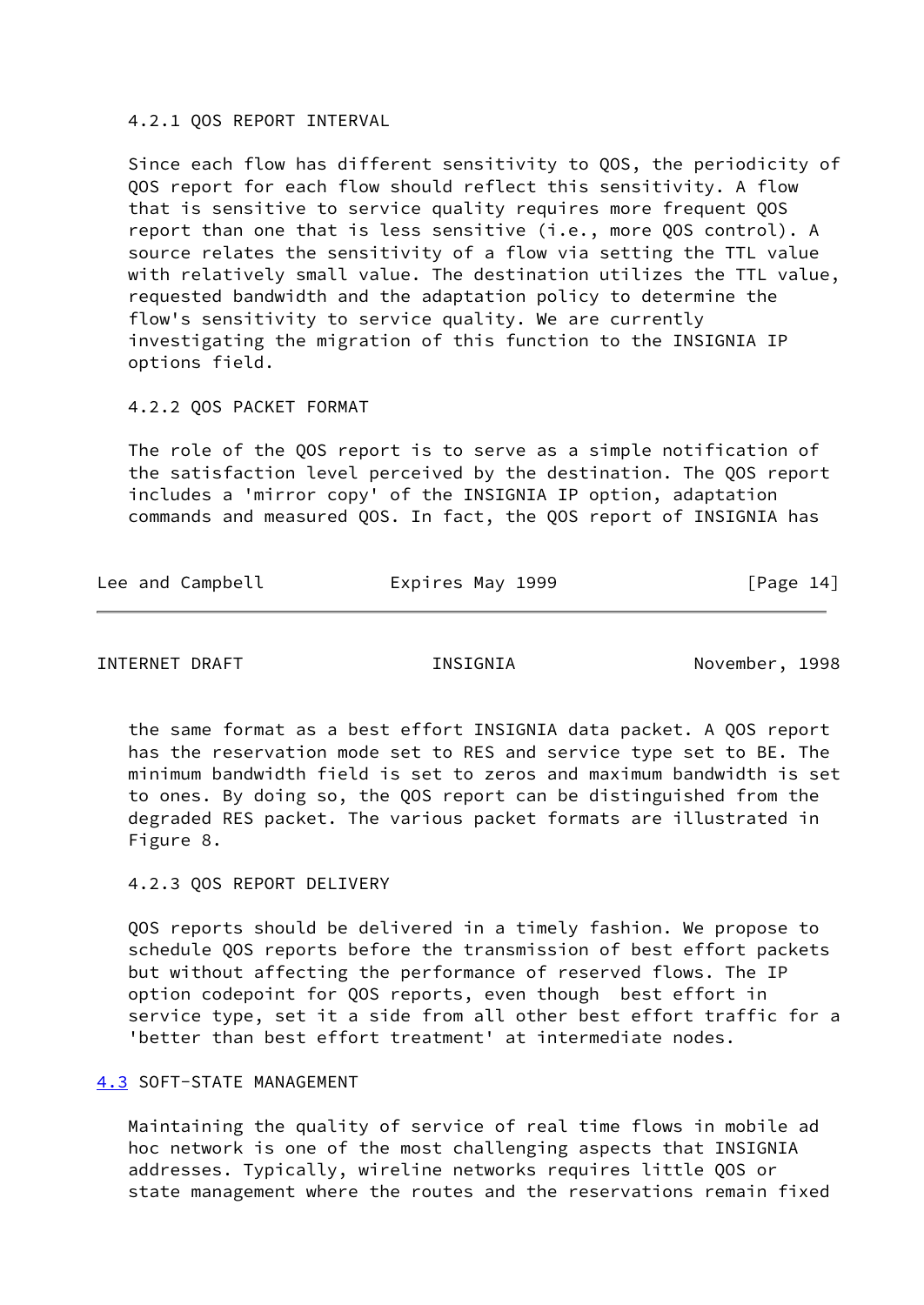for the duration of the session/flows. This style of 'hard-state' connection oriented communications guarantees quality of service for the duration of the holding time. However, these techniques are not applicable/valid in mobile ad hoc networks where paths and reservations need to dynamically respond to topology changes in a timely manner over multiple time scales and network dynamics.

Based on the work by Clark  $[3]$  $[3]$ , 'mobile soft-state' relies on the fact that sources periodically send data messages along the existing path. If a data packet arrives at a mobile router and no reservation exists then admission control and resource reservations are needed to establish soft-state reservations. Subsequent reception of a data packet at a router is used to refresh the soft-state reservation. Thus a mobile host receiving a data packet for an existing reservation reconfirms the reservation over the next time interval. The holding-time for a reservation is based on a soft-state timer interval and not, as in the case of call setup, based on the session duration holding time. If a new packet is not received within a soft-state timer interval, resources are released and flow-states removed automatically without any explicit tear-down messaging.

 The soft-state approach is well suited for management of resources in dynamic environment where the path and reservation associated with a flow may change rapidly. The transmission of data packets is strongly coupled to maintenance of flow-states, i.e., reservations. As the route changes in the network, new reservations will be automatically restored by the restoration mechanism provided that resources are available along the new path.

| Lee and Campbell | Expires May 1999 | [Page 15] |
|------------------|------------------|-----------|
|                  |                  |           |

<span id="page-17-1"></span>INTERNET DRAFT THE INSIGNIA November, 1998

 Another benefit of mobile soft-state is that resources allocated during flow establishment are automatically removed when the path changes without any explicit signaling interactions. In-band approaches are flexible and scalable in dealing with a number of difficult mobile ad hoc network issues whereas out-of-band signaling systems need to maintain source route information and respond to topology changes by directly signaling 'affected mobiles' to allocate or free radio resources. In some case, this is impossible to do when using out-of-band signaling techniques if the 'affected router' is out of radio contact from the signaling entity that is attempting to de-allocate resources over the old path.

<span id="page-17-0"></span>[4.4](#page-17-0) FLOW RESTORATION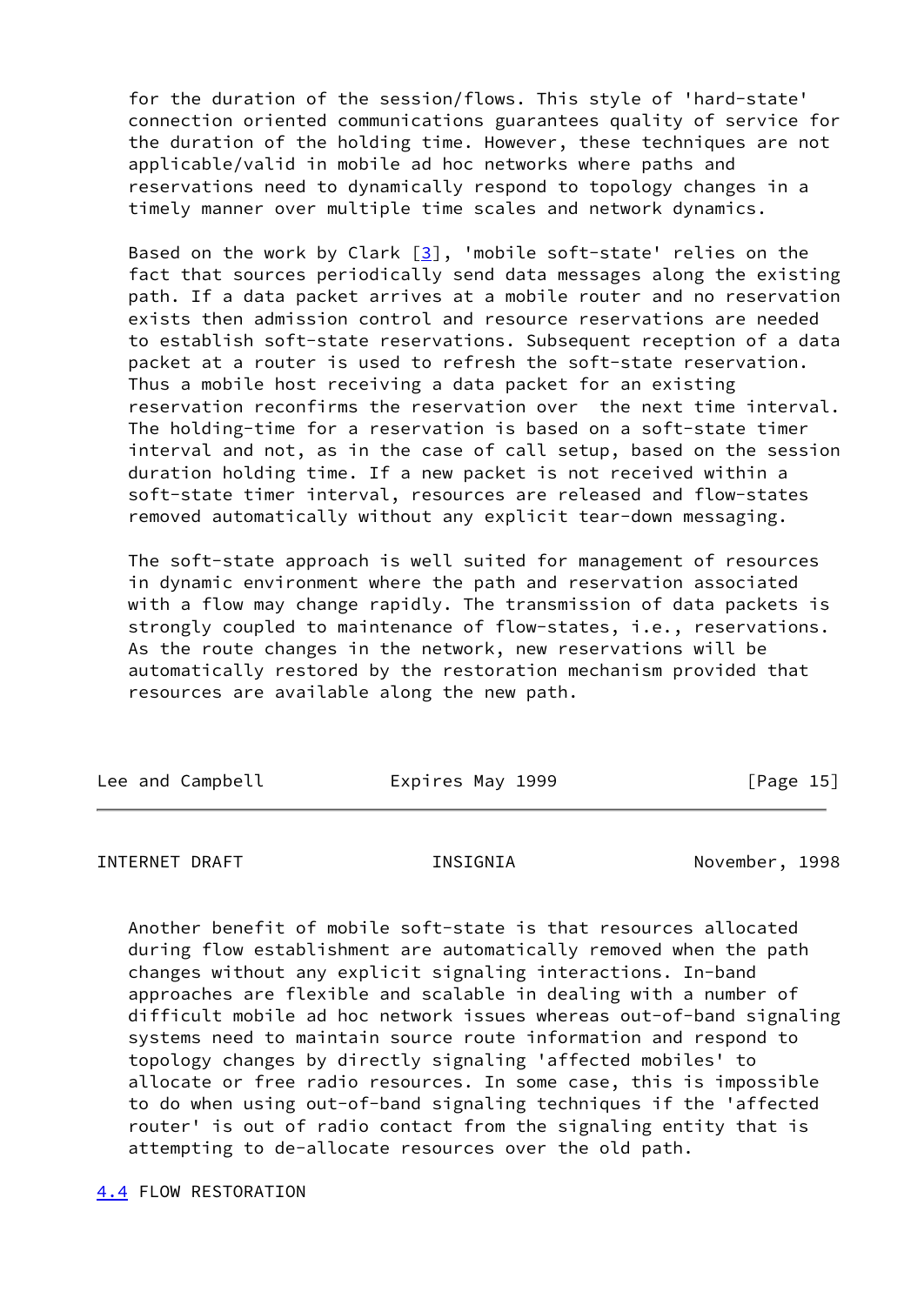Flows are often rerouted during the lifetime of sessions due to mobility in mobile ad hoc networks. The goal of flow restoration is to re-establish reservation as fast and efficiently as possible. Rerouting of an active flow involves new admission control and resource reservations for nodes on the new path. Restoration procedures also call for the removal of flow-state at nodes along the old path. In an ideal case, the restoration of flows can be accomplished within the duration of a few consecutive packets because of the in-band nature of INSIGNIA's control.

When a mobile moves out of radio contact and loses connectivity, the forwarding router mobile interacts with the routing module and forwards subsequent packets via the new route. (Note that if the routing table does not have an alternative route toward the destination then the performance of the restoration process is tightly coupled to the performance of the proactive/reactive MANET routing protocol that is operational. This issue is for further study. In [25], however, we implemented INSIGNIA in a mid size ad hoc network using TORA [\[1](#page-21-1)] as the routing protocol and discuss performance issues there).

 The mobile hosts on a new path receive rerouted packets and inspect their flow state tables. If a reservation does not exist for the rerouted flow then the INSIGNIA module invokes admission control and tries to allocate resources. Note that, if the reserved packets are routed back on to the existing path then the old states are likely to be still valid; hence, the states and reservations are simply refreshed, minimizing any service disruption due to re-rerouting.

 Network dynamics may also trigger rerouting with service degradation. When a reserved flow is rerouted to a node where resources are unavailable, the flow is degraded to best effort service. Subsequent downstream nodes receiving these degraded packets make no attempt to attempt to allocate resources or refresh existing soft-state associated with the flow. This results in the automatic removal of any reservation state. In time the reservation may be restored if resources free up at the bottleneck mobile node

| Lee and Campbell | Expires May 1999 | [Page 16] |
|------------------|------------------|-----------|
|                  |                  |           |

<span id="page-18-0"></span>INTERNET DRAFT INSIGNIA November, 1998

 or because of the subsequent rerouting allowing the complete restoration of the flow quality. The worst case scenario is that the flow will remain degraded for the duration of the session holding time.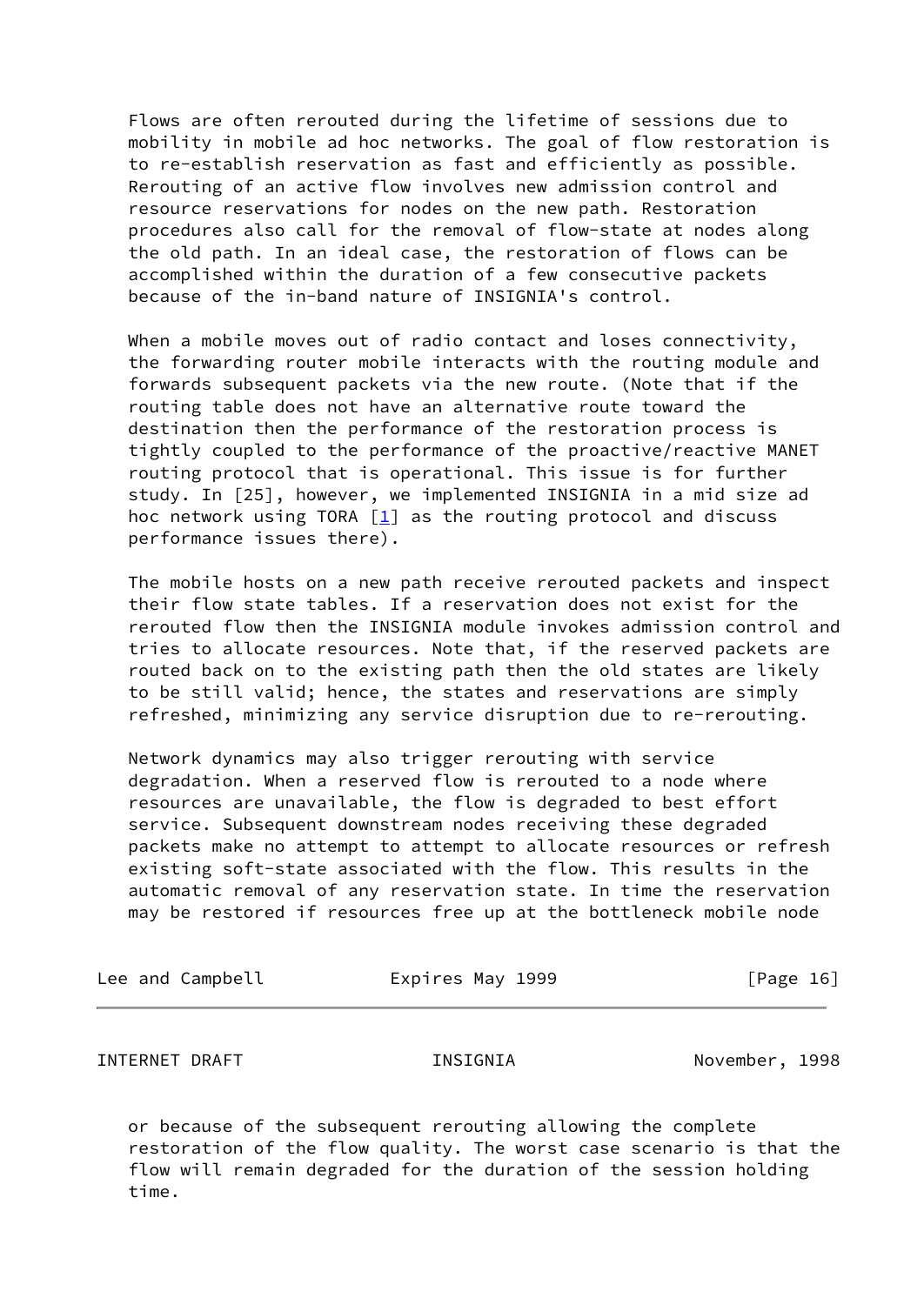The enhancement layer of a reserved flow with maximum reservation may get degraded during flow restoration if the nodes along the new path can only support the minimum bandwidth requirement. If the degradation of enhancement layer packets persist, it may cause service disruptions and may trigger the destination mobile to invoke an adaptation procedure that force the source node to drop the EL packets. Adaptation details are provided in the following section.

# <span id="page-19-0"></span>[4.5](#page-19-0) ADAPTATION

 Reception quality of a flow is monitored and based on an application-specific adaptation policy, actions may be taken to adapt the flow to observed network conditions. Actions taken are conditional on the adaptation-policy resident at the destination node, e.g., adaptation policy may chose to maintain the service level under degraded conditions or scale-down flows to their base layers in respond to degraded conditions. Other policy could scale up flows whenever resources become available. The application is free to program its own adaptation policy that is executed by INSIGNIA through interaction between the destination and source nodes. Details about the adaptation policy API are described in [19].

The adaptation process includes the following adaptation actions:

- (1) 'EL degradation' is a network driven action that forwards the EL packets as best effort packets due to lack of resources;
- (2) 'Drop enhancement layer' is a destination mobile driven action which requests a source to drop its enhancement layers. This happens when the EL degradation persists beyond an acceptable period; and
- (3) 'Scale-up', which requests a source to send its base and/or enhancement layers in reserved mode. This event occurs when a flow has only minimum reservation and the destination learns (through the bandwidth indicator) that the route can accommodate the maximum resource requirement.

 The EL degradation is a network driven action whereas the others two actions are driven by an adaptation handler resident at the destination mobile host. Typically, the EL degradation can be observed after rerouting of an adaptive real-time flow. In such an event the EL packets are degraded and forwarded as best effort packets whereas BL packets are forwarded in reserved mode. Note that preference is given to base layers over enhancement layers in the event that reserved packets have to be degraded to best effort.

Lee and Campbell **Expires May 1999** [Page 17]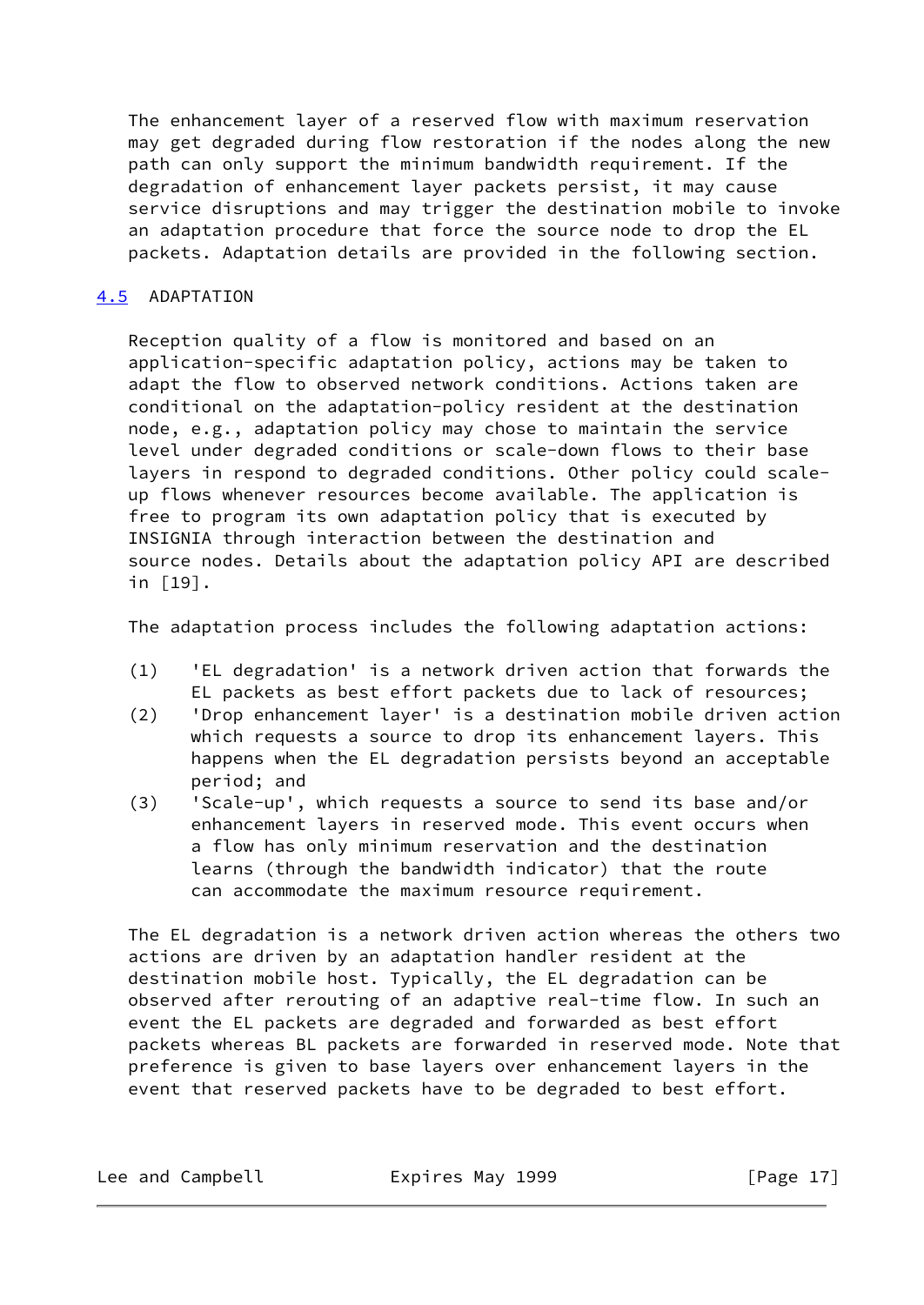If the EL degradation persists, a `drop` command may be issued by the adaptation handler at the destination mobile host according to the adaptation policy. The decision to drop the EL packets is facilitated by monitoring the incoming packets. The destination mobile can readily detect the degraded RES packets by reading the IP option fields (where the degraded packets have the format of Figure 5d). Figure 5 illustrates the different modes of INSIGNIA packets.

 0 1 2 3 4 5 6 7 8 9 0 1 2 3 4 5 6 7 8 9 +---+----+-----+-----+-+-+-+-+-+-+-+-+-+-+-+-+-+-+-+-+ |REQ| BE |BL/EL| max | max\_bandwidth | min\_bandwidth | +---+----+-----+-----+---------------+---------------+ Figure 5a. A Best Effort Packet 0 1 2 3 4 5 6 7 8 9 0 1 2 3 4 5 6 7 8 9 +---+----+-----+-----+-+-+-+-+-+-+-+-+-+-+-+-+-+-+-+-+ |REQ| RT |BL/EL| max | max\_bandwidth | min\_bandwidth | +---+----+-----+-----+---------------+---------------+ Figure 5b. A Request Packet (EL or BL) +---+----+-----+-------+-+-+-+-+-+-+-+-+-+-+-+-+-+-+-+-+ |RES| RT |BL/EL|max/min| max\_bandwidth | min\_bandwidth | +---+----+-----+-------+---------------+---------------+ Figure 5c. Typical Reserved (RES) Packet (EL or BL) +---+----+-----+-----+-+-+-+-+-+-+-+-+-+-+-+-+-+-+-+-+ |RES| BE |BL/EL| max | max\_bandwidth | min\_bandwidth | +---+----+-----+-----+---------------+---------------+ Figure 5d. A Degraded RES Packet (EL or BL) +---+----+----+-------+-+-+-+-+-+-+-+-+-+-+-+-+-+-+-+-+ |RES| BE | BL |max/min|1 1 1 1 1 1 1 1|0 0 0 0 0 0 0 0| +---+----+----+-------+---------------+---------------+ |<----------->| |<----- unique format --------->| a QOS report  $*$  max/min indicates the accepted service level Figure 5e. Format of a QOS report

 'Dropping' the EL packet at the source removes partial reservations that may exist between a source and bottleneck mobile freeing up resources for other adaptive real-time flows to utilize. It also removes degraded enhancement layer packets from the network which in turn benefits the normal best effort service flows.

INSIGNIA is also equipped with capability to restore the reservation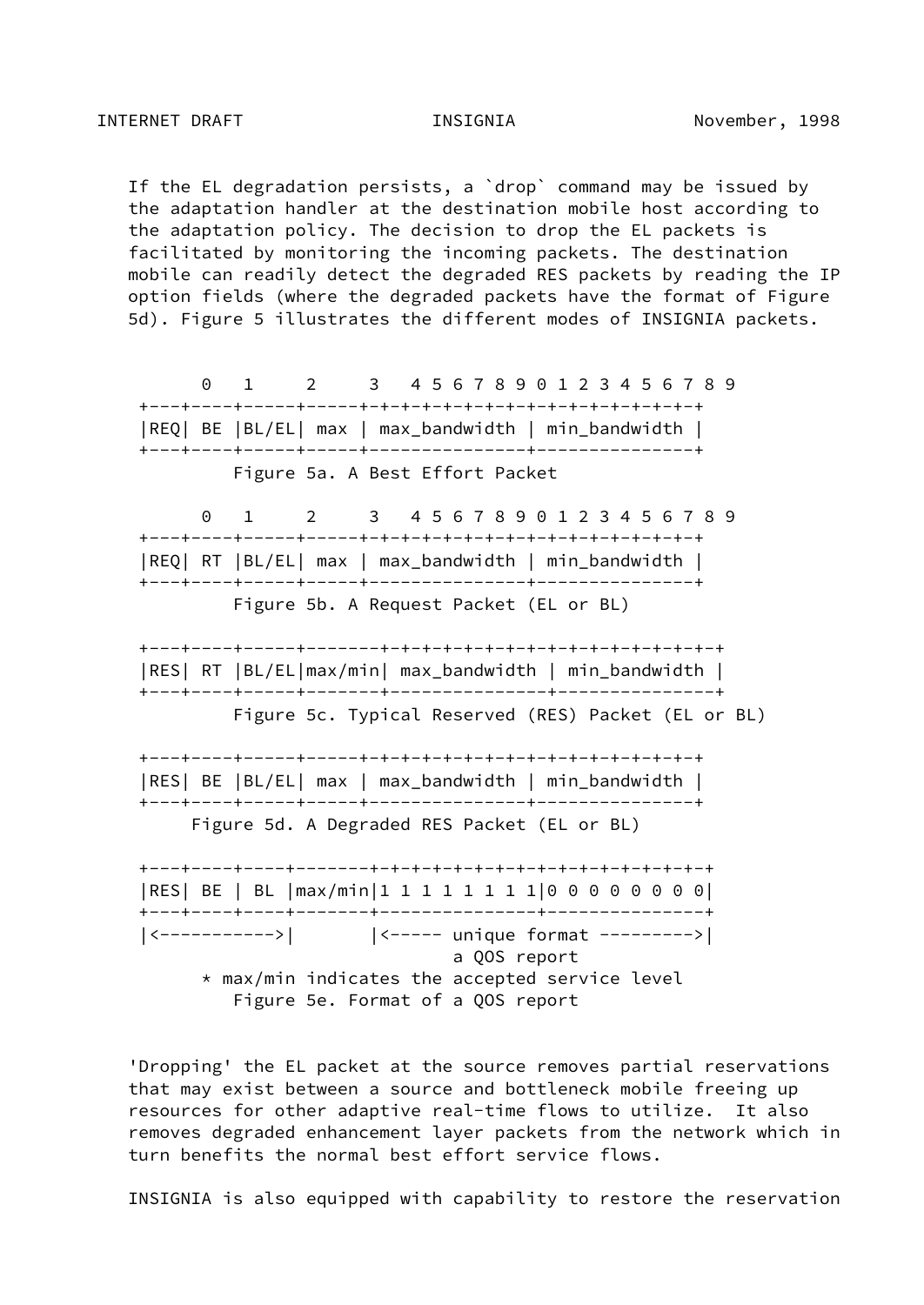needed for enhancement layers. This process takes advantage of network and session dynamics allowing existing sessions to take advantages of resources released due to re-routing (e.g., resources released along an old path) or session termination. These events may

| Lee and Campbell | Expires May 1999 | [Page 18] |  |
|------------------|------------------|-----------|--|
|                  |                  |           |  |

INTERNET DRAFT INSIGNIA November, 1998

 allow other mobile nodes to take advantage of released resources by scaling up. The bandwidth indicator plays a key role in 'reading' the channels resource availability state in relation to the bandwidth needs of the particular session/flow.

 Typically, the scale-up process is invoked when the destination observes sufficient resource have become available along the existing path restore the reservation of an enhancement layer. The decision to scale up is determined by the adaptation policy.

 The following example scenario shows an example of a set of states (marked  $\boxed{1}$  through  $\boxed{7}$ ) observed at the destination illustrating a flow adaptation scenario:

Adaptation Procedures :

 . .

 . .

<span id="page-21-1"></span> [1] Incoming Packets at time t1 with maximum resource allocation +---+----+----+-----+-+-+-+-+-+-+-+-+-+-+-+-+-+-+-+-+ |RES| RT | BL | max | max\_bandwidth | min\_bandwidth | +---+----+----+-----+---------------+---------------+ +---+----+----+-----+-+-+-+-+-+-+-+-+-+-+-+-+-+-+-+-+ |RES| RT | EL | max | max\_bandwidth | min\_bandwidth | +---+----+----+-----+---------------+---------------+ .

<span id="page-21-0"></span> [2] EL packets are degraded due to lack of resources at an intermediate mobile node at time t2 and now packet formats become +---+----+----+-----+-+-+-+-+-+-+-+-+-+-+-+-+-+-+-+-+ |RES| RT | BL | min | max\_bandwidth | min\_bandwidth | +---+----+----+-----+---------------+---------------+ +---+----+----+-----+-+-+-+-+-+-+-+-+-+-+-+-+-+-+-+-+ |RES| BE | EL | min | max\_bandwidth | min\_bandwidth | +---+----+----+-----+---------------+---------------+

\* Note that EL packet is degraded to a best effort packet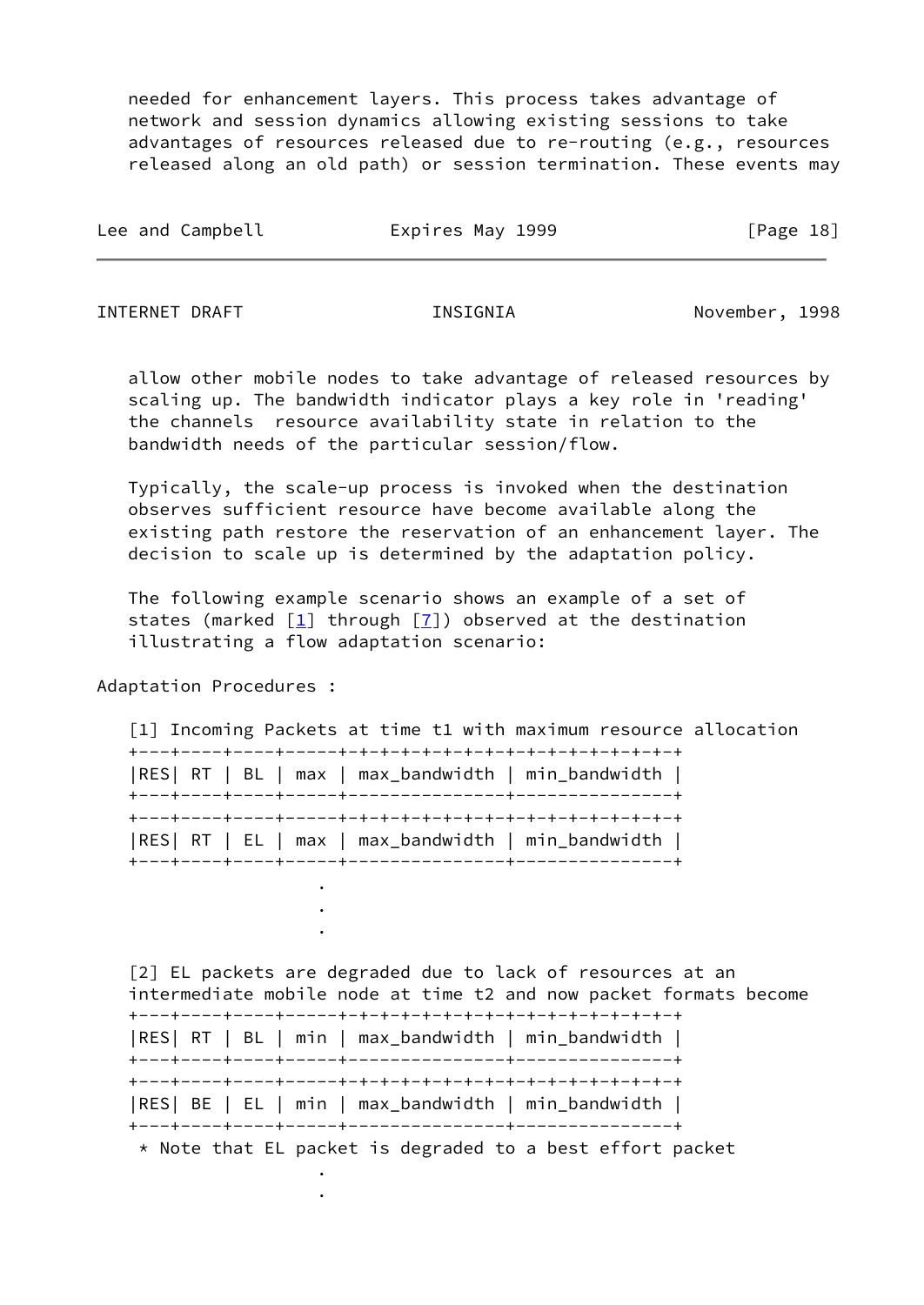<span id="page-22-2"></span>[3] If the degraded EL packets are determined to be not useful for destination mobile host, an EL drop command is issued via QOS report. Upon reception of the QOS report the source transmits only BL packets in reserved mode and do not transmit any EL packets. +---+----+----+-----+-+-+-+-+-+-+-+-+-+-+-+-+-+-+-+-+ |RES| RT | BL | min | max\_bandwidth | min\_bandwidth | +---+----+----+-----+---------------+---------------+ \* EL packets are not transmitted/received . .

Lee and Campbell **Expires May 1999** [Page 19]

.

 . . .

.

INTERNET DRAFT INSIGNIA November, 1998

<span id="page-22-3"></span>[4] Constant resource availability is detected through the bandwidth indicator at t4 where the received packets indicating the resource availability have the following format.

+---+----+----+-----+-+-+-+-+-+-+-+-+-+-+-+-+-+-+-+-+

|RES| RT | BL | max | max\_bandwidth | min\_bandwidth |

+---+----+----+-----+---------------+---------------+

- \* Currently no EL packets are received.
- $*$  Destination learns from the bandwidth indicator bit (set to max) that the current route has the resources available to restore the EL packet flow.

<span id="page-22-0"></span> [5] Through the next QOS report destination informs the source to reinitiate the transmission on EL in RES mode. If the recovery (scale up) is successful, destination receives the following packets. +---+----+----+-----+-+-+-+-+-+-+-+-+-+-+-+-+-+-+-+-+ |RES| RT | BL | max | max\_bandwidth | min\_bandwidth | +---+----+----+-----+---------------+---------------+ +---+----+----+-----+-+-+-+-+-+-+-+-+-+-+-+-+-+-+-+-+ |RES| BE | EL | max | max\_bandwidth | min\_bandwidth |

<span id="page-22-1"></span>[6] If scale up attempt fails at any mobile node on the route,

+---+----+----+-----+---------------+---------------+

<u>. A contract the contract of the contract of the contract of the contract of the contract of the contract of the contract of the contract of the contract of the contract of the contract of the contract of the contract of </u> <u>. Andre van die Stadt van die Stadt van die Stadt van die Stadt van die Stadt van die Stadt van die Stadt van </u> <u>. A contract the contract of the contract of the contract of the contract of the contract of the contract of the contract of the contract of the contract of the contract of the contract of the contract of the contract of </u>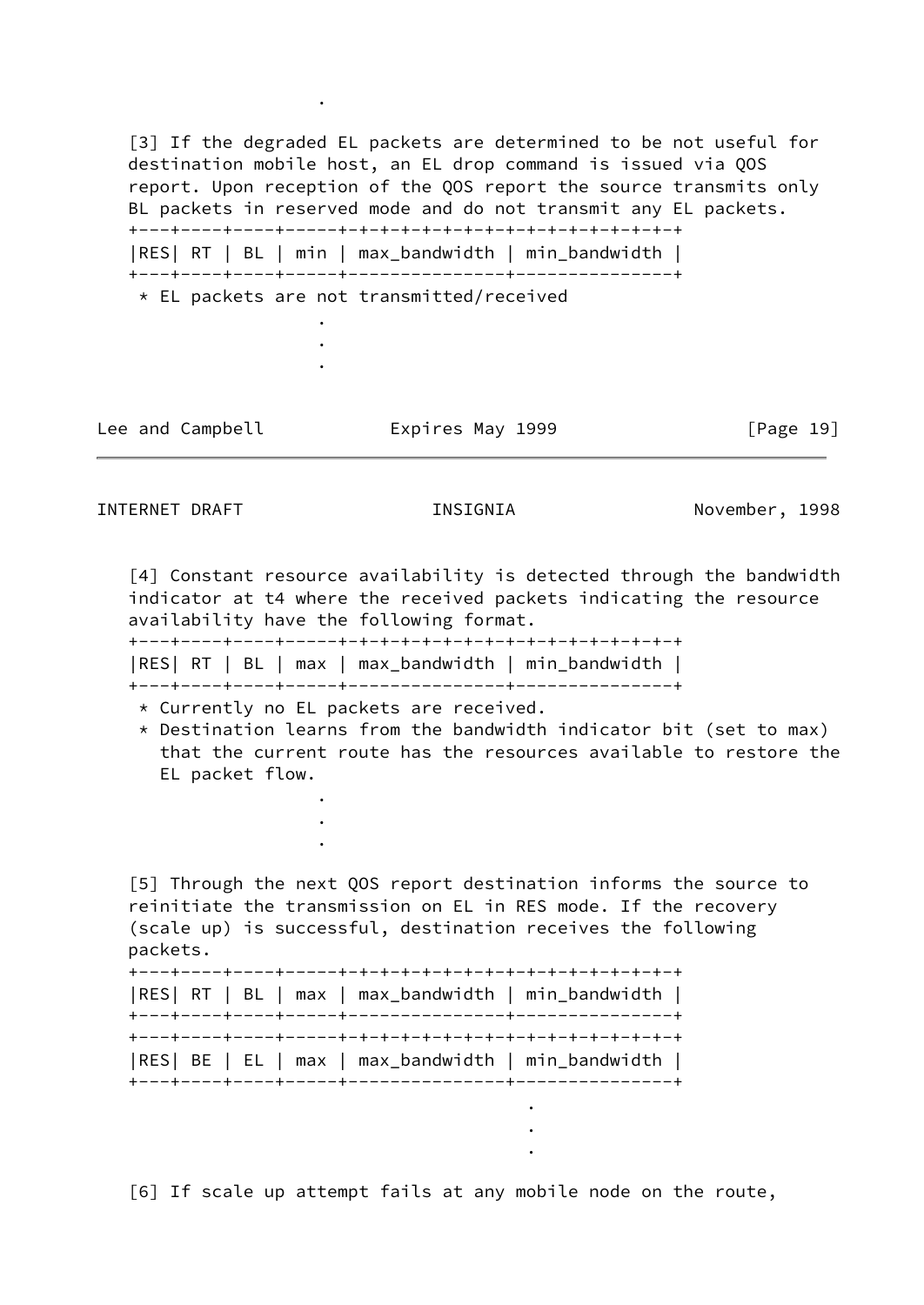destination receives degraded EL packets.

|  |  | RES  RT   BL   min   max_bandwidth   min_bandwidth |
|--|--|----------------------------------------------------|
|  |  | RES  BE   EL   min   max_bandwidth   min_bandwidth |

<span id="page-23-2"></span>[7] If the EL degradation persist after step  $[6]$ , another drop EL command is issued via following QOS report.

 The decision to drop/scale up is entirely up to the application specific adaptation policy residing at destination mobile. For example a video flow may be sensitive to delays and delivery of constantly changing bandwidth so once enhancement layer packets are dropped, it requires stable resource availability of resources before a scale up decision is made. In the case of real-time data, there may not be any drop command and the application may want to closely follow the dynamics of resource availability. In such case the adaptation policy is quite different from that of a video flow example.

|  | Lee and Campbell | Expires May 1999 | [Page 20] |
|--|------------------|------------------|-----------|
|--|------------------|------------------|-----------|

<span id="page-23-1"></span>INTERNET DRAFT INSIGNIA November, 1998

#### <span id="page-23-0"></span>[5](#page-23-0). NETWORK LAYER FUNCTIONALITY - INTEROPERABILITY WITH IMEP

 Since Internet MANET Encapsulation Protocol is a network layer protocol designed to support the operation of many routing algorithms and any other higher layer protocols intended for use in mobile ad hoc networks, INSIGNIA can be fully incorporated with IMEP mechanisms. IMEP will provide mechanisms for supporting link status and neighbor connectivity sensing, lower layer control packet aggregation and encapsulation, one-hop neighbor broadcast (or multicast) reliability, multi-point relaying, network-layer address resolution and provides hooks for inter-router authentication procedures.

 IMEP [18] improves overall network performance by reducing the number of network control message broadcasts through encapsulation and aggregation of multiple MANET control messages (e.g. routing protocol packets, acknowledgements, link status sensing messages, network-level address resolution, etc.) into larger IMEP messages.

Usage of the IMEP is desirable because per-message, multiple access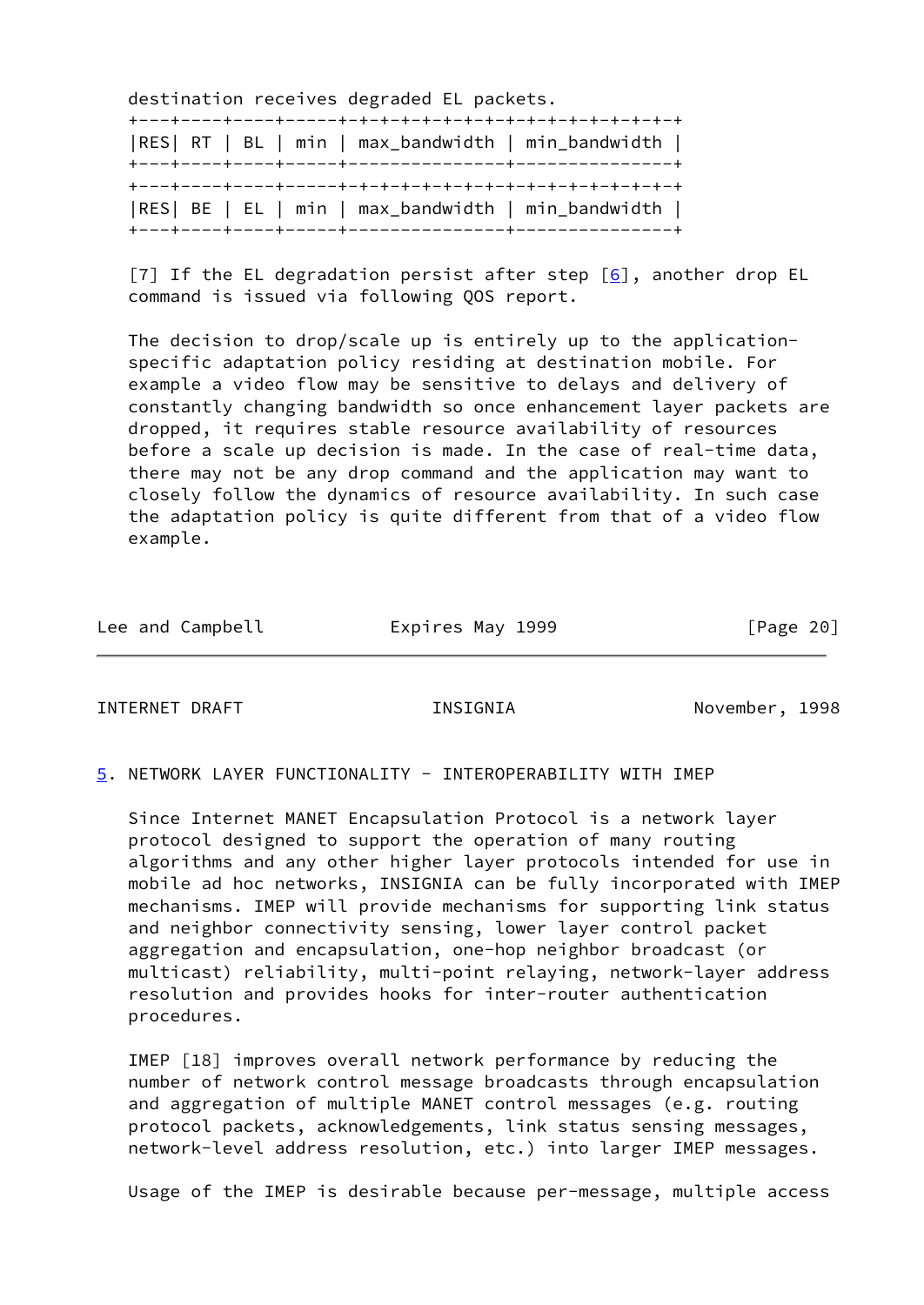delay in contention-based schemes such as CSMA/CA, IEEE 802.11, FAMA etc. is significant, and thus favors the use of fewer, larger messages. It would also be useful in reservation-based, time-slotted access schemes where smaller packets must be aggregated into appropriately-sized IP packets for transmission in a given time slot. Upper layer protocols other than routing may make use of this encapsulation functionality for the same purpose.

 Moreover, IMEP will provide the commonality among many network-level routing algorithms. Many algorithms intended for use in a MANET will require common functionality such as link status sensing, security authentication with adjacent mobiles, broadcast reliability of network control messages, etc. This common functionality can be extracted from various protocols and can become generic protocol useful to all. The routing algorithms would also benefit from the common approach to mobile and interface identification and addressing. The IMEP will run at the network layer and will be an adjunct to whichever network routing protocol is using it. Routing control packets will be encapsulated in IMEP messages, which will be further encapsulated into IP packets.

# <span id="page-24-0"></span>[6](#page-24-0). SECURITY ISSUES

 The MANET computing environment is very different from the ordinary computing environment. In many cases, mobile computers will be connected to the network via wireless links. Such links are particularly vulnerable to passive eavesdropping, active replay attacks, and other active attacks. A stringent authentication and registration processes are required to avoid any malicious users.

<span id="page-24-1"></span>

| Lee and Campbell |                                 | Expires May 1999                                                                                                                                                                                    | [Page $21$ ]   |
|------------------|---------------------------------|-----------------------------------------------------------------------------------------------------------------------------------------------------------------------------------------------------|----------------|
| INTERNET DRAFT   |                                 | INSIGNIA                                                                                                                                                                                            | November, 1998 |
|                  | Authentication:<br>development. | The IMEP Authentication object [18] is used to authenticate all<br>IMEP objects. The types of authentication to be supported and<br>specified in a proposed MANET Authentication Architecture under |                |

 Registration : Upper layer protocols, i.e., INSIGNIA must register with IMEP prior to use.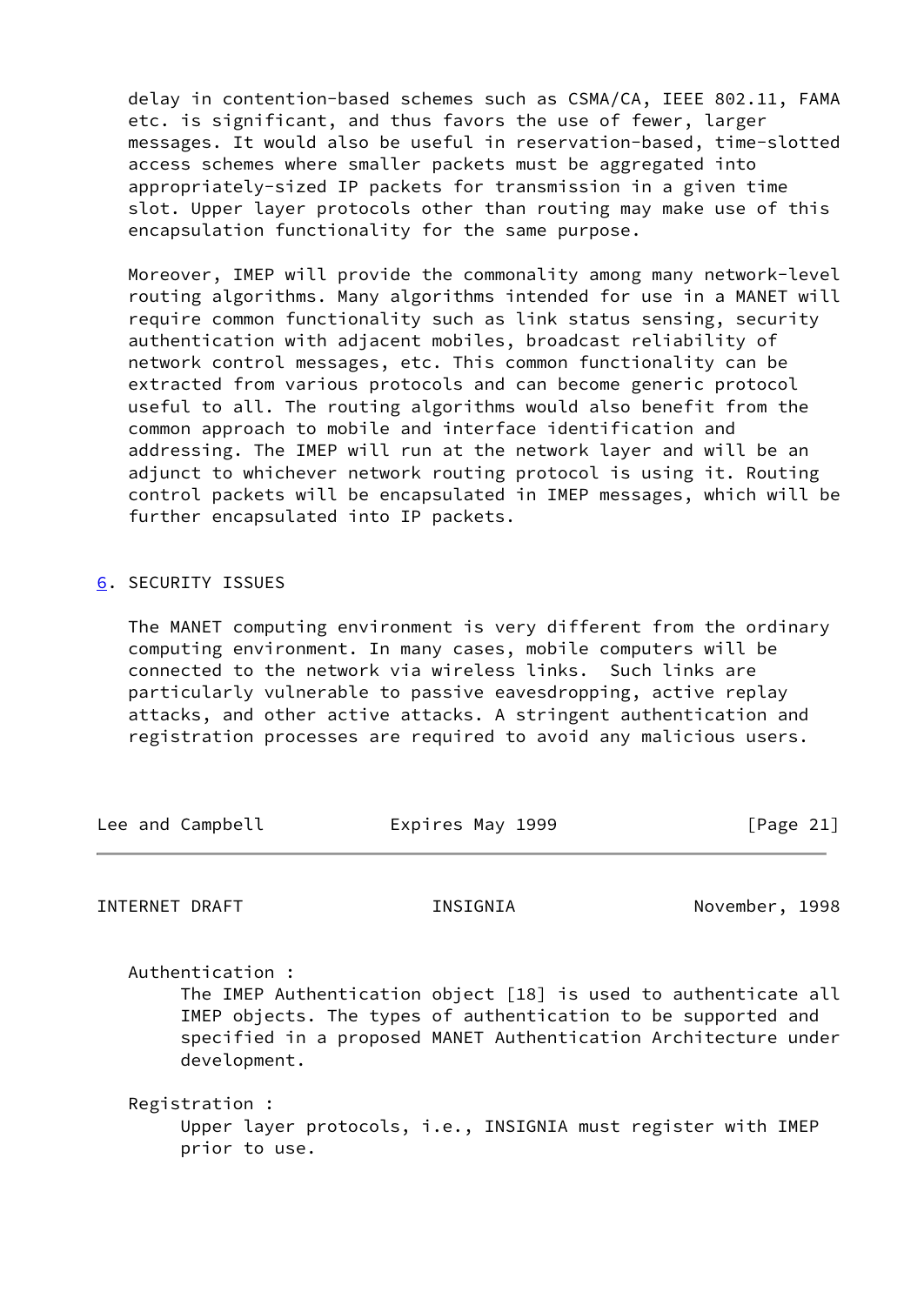# <span id="page-25-0"></span>[7](#page-25-0). APPLICATIONS

 INSIGNIA can be used as signaling support for small (pico-cell) and large scale mobile networks. Flows and microflows can be supported. Voice, video and real-time data applications can be supported using the INSIGNIA adaptive real-time service. In addition, INSIGNIA networks support traditional best effort services.

# <span id="page-25-1"></span>[8](#page-25-1). ACKNOWLEDGMENT

 We would like to thank Mischa Schwartz and Javier Gomez Castellanos for comments on this work.

# <span id="page-25-2"></span>[9](#page-25-2). REFERENCE

- [1] V. Park, and S. Corson, "Temporally Ordered Routing Algorithm (TORA) Version 1 Functional Specification", [draft-ietf-manet](https://datatracker.ietf.org/doc/pdf/draft-ietf-manet-tora-spec-00.txt) [tora-spec-00.txt,](https://datatracker.ietf.org/doc/pdf/draft-ietf-manet-tora-spec-00.txt) November 1997.
- [\[2\]](#page-21-0) J. Macker, and M. S. Corson, "Mobile Ad hoc Networking (MANET): Routing Protocol Performance Issues and Evaluation Considerations", [draft-ietf-manet-issues-01.txt](https://datatracker.ietf.org/doc/pdf/draft-ietf-manet-issues-01.txt), April 1998.
- [\[3\]](#page-22-2) D. D. Clark and D.L. Tennenhouse, "Architectural Consideration
- for a New Generation of Protocols", Proc. ACM SIGCOMM'90, August 1990.
- [\[4\]](#page-22-3) M. Gerla and J.T-C Tsai, "Multicluster, mobile. Multimedia Radio Network", Wireless Networks 1(3), 1995
- [\[5\]](#page-22-0) Z. Haas and M. Pearlman, "The Zone Routing Protocol (ZRP) for Ad Hoc Networks", [draft-ietf-manet-zone-zrp-00.txt](https://datatracker.ietf.org/doc/pdf/draft-ietf-manet-zone-zrp-00.txt)
- [\[6\]](#page-22-1) C. Perkins, "Ad hoc On demand Distance Vector Routing", [draft-ieft-manet-aodv-01.txt](https://datatracker.ietf.org/doc/pdf/draft-ieft-manet-aodv-01.txt)
- [\[7\]](#page-23-2) D. B. Johnson and D. A. Maltz, "Dynamic Source Routing in Ad Hoc Wireless Network", In Mobile Computing, Chapter 5, pp. 153-181.
- [8] M. S. Corson, "Issues in Supporting Quality of Service in Mobile Ad Hoc Networks", Proc. IFIP Fifth International Workshop on Quality of Service (IWQOS '97), Columbia University.
- [9] C. R. Lin and M. Gerla, "A Distributed Architecture for Multimedia in a Multihop Dynamic Packet Radio Network," Proceedings of IEEE Globecom'95, Nov., pp. 1468-1472.

Lee and Campbell **Expires May 1999** [Page 22]

# INTERNET DRAFT THE INSIGNIA November, 1998

[10] V. Park and M. S. Corson, "A Highly Adaptive Distributed Routing Algorithm for Mobile Wireless Networks", Proceedings of IEEE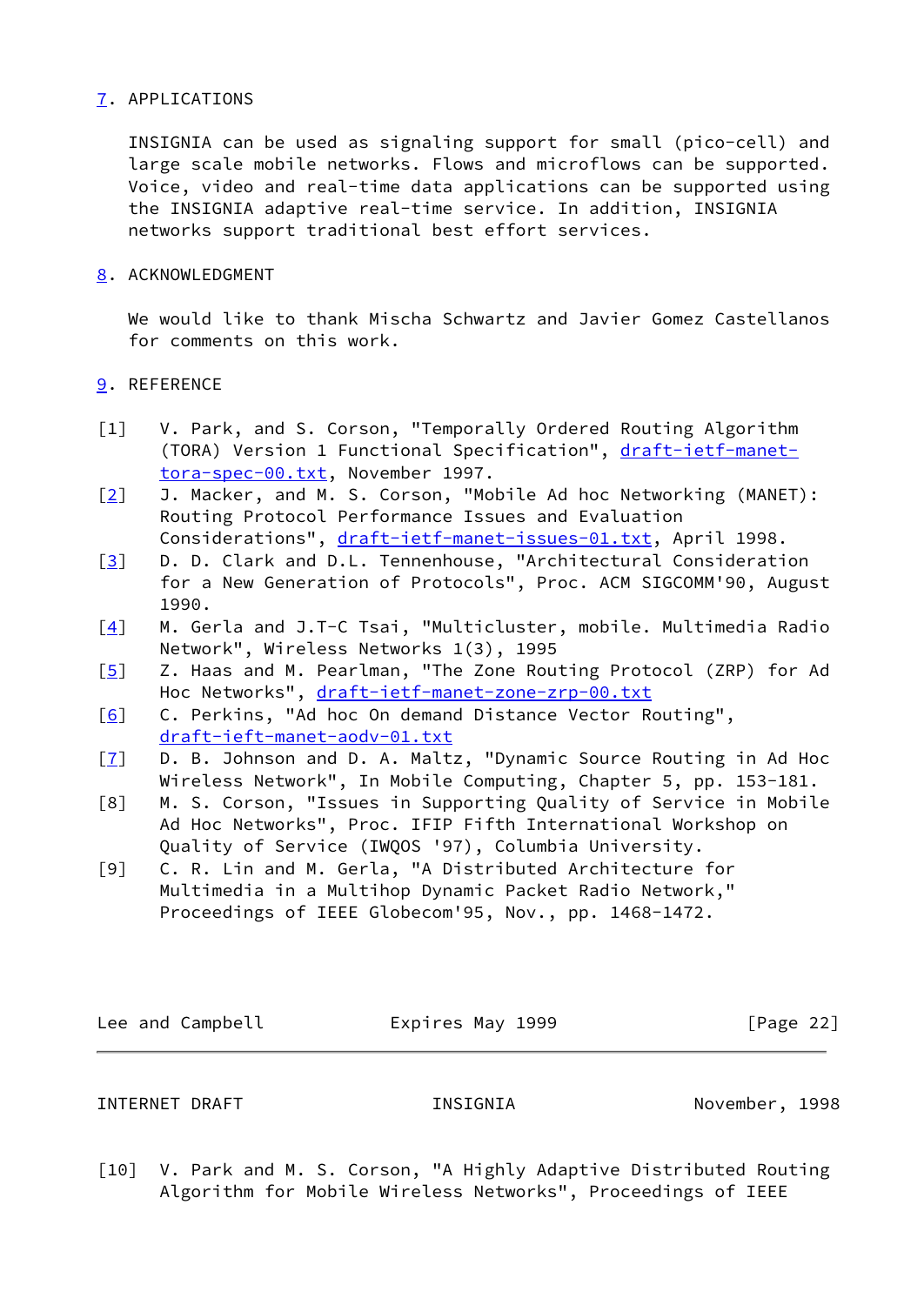INFOCOM'97, April 1997

- [11] V. Park and M.S. Corson, "A Performance Comparison of the Temporally-Ordered-Routing Algorithm and Ideal Link-State Routing", Proceedings of IEEE Symposium on Computers and Communication '98, June 1998, Athens, Greece.
- [12] W. Almesberger, T. Ferrari and J. Le Boudec, "SRP: a Scalable Resource Reservation Protocol for the Internet", <http://lrcwww.epfl.ch/srp/>
- [13] R. Ramanathan and M. Streenstrup, "Hierarchically-organized, multihop mobile wireless networks for quality-of-service support",<ftp://ftp.bbn.com> /pub/ramanath/mmwn-paper.ps
- [14] C. R. Lin and M. Gerla, "Asynchronous Multimedia Multihop Wireless Networks," Proceedings of IEEE INFOCOM'97, April 1997.
- [15] R. Braden, L. Zhang, S. Berson, S. Herzog, S. Jamin, "Resource ReSerVation Protocol (RSVP)", [RFC 2205](https://datatracker.ietf.org/doc/pdf/rfc2205), September 1997.
- [16] P. Sharma, D. Estrin, S. Floyd, and V. Jacobson, "Scalable Timers for Soft-State Protocols", IEEE INFOCOM 1997, April 1997.
- [17] P. Ferguson, "Simple Differential Services: IP TOS and Precedence, Delay Indication and Drop Preferences", [draft-ferguson-delay-drop-00.txt](https://datatracker.ietf.org/doc/pdf/draft-ferguson-delay-drop-00.txt)
- [18] M. S. Corson and V. Park, "An Internet MANET Encapsulation Protocol (IMEP) Specification. Internet Draft, [draft-ietf-manet-imep-spec-01.txt,](https://datatracker.ietf.org/doc/pdf/draft-ietf-manet-imep-spec-01.txt) November 1997.
- [19] R. R-F. Liao and A.T. Campbell, "On Programmable Universal Mobile Channels in a Cellular Internet", 4th ACM/IEEE International Conference on Mobile Computing and Networking (MOBICOM'98) , Dallas, October, 1998.
- [20] M.S. Corson and A.T Campbell, "Toward Supporting Quality of Service in Mobile Ad Hoc Networks", First Conference on Open Architecture and Network Programming, San Franscisco, April 3-4, 1998.
- [21] J. Broch, D. A. Maltz, D. B. Johnson, Y-C Hu, and J. Jetcheva, "A Performance Comparison of Multi-Hop Wireless Ad Hoc Network Routing Protocols", to appear in Proc. of the 4th Annual ACM/IEEE International Conference on Mobile Computing and Networking, ACM, Dallas, TX, October 1998.
- [22] S. Lu, V. Bharghavan, and R. Srikant. "Fair scheduling in wireless packet networks". In Proceedings of ACM SIGCOMM, San Francisco, California, 1997
- [23] OPNET,<http://www.mil3.com>
- [24] A. S. Acampora and M. Naghshineh, "QOS provisioning in micro cellular networks supporting multiple classes of traffic", Wireless Networks, 2(3), 1996.
- [25] Lee, S-B. and A.T. Campbell, "INSIGNIA: In-band Signaling Support for QOS in Mobile Ad Hoc Networks" Proc of 5th International Workshop on Mobile Multimedia Communications (MoMuC,98), Berlin, Germany, October 1998.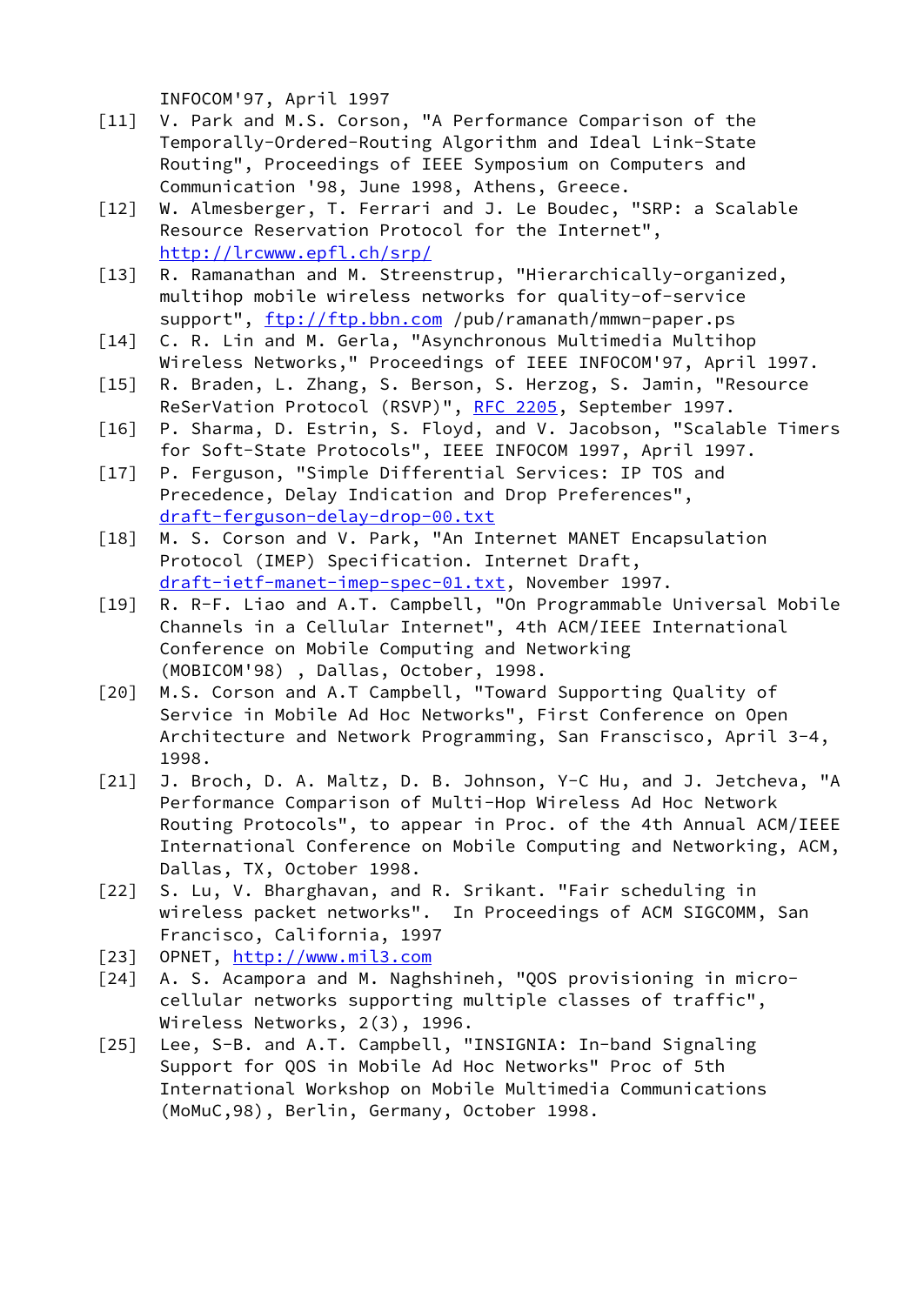<span id="page-27-1"></span>INTERNET DRAFT THE INSIGNIA November, 1998

<span id="page-27-0"></span>[10.](#page-27-0) AUTHORS' ADDRESSES

Seoung-Bum Lee, Andrew T. Campbell

 COMET Group Columbia University 530 w 120th street Schapiro Research Building New York, NY 10027 phone (212) 854 - 0871 [sbl,campbell]@comet.columbia.edu

See comet.columbia.edu/insignia for more information